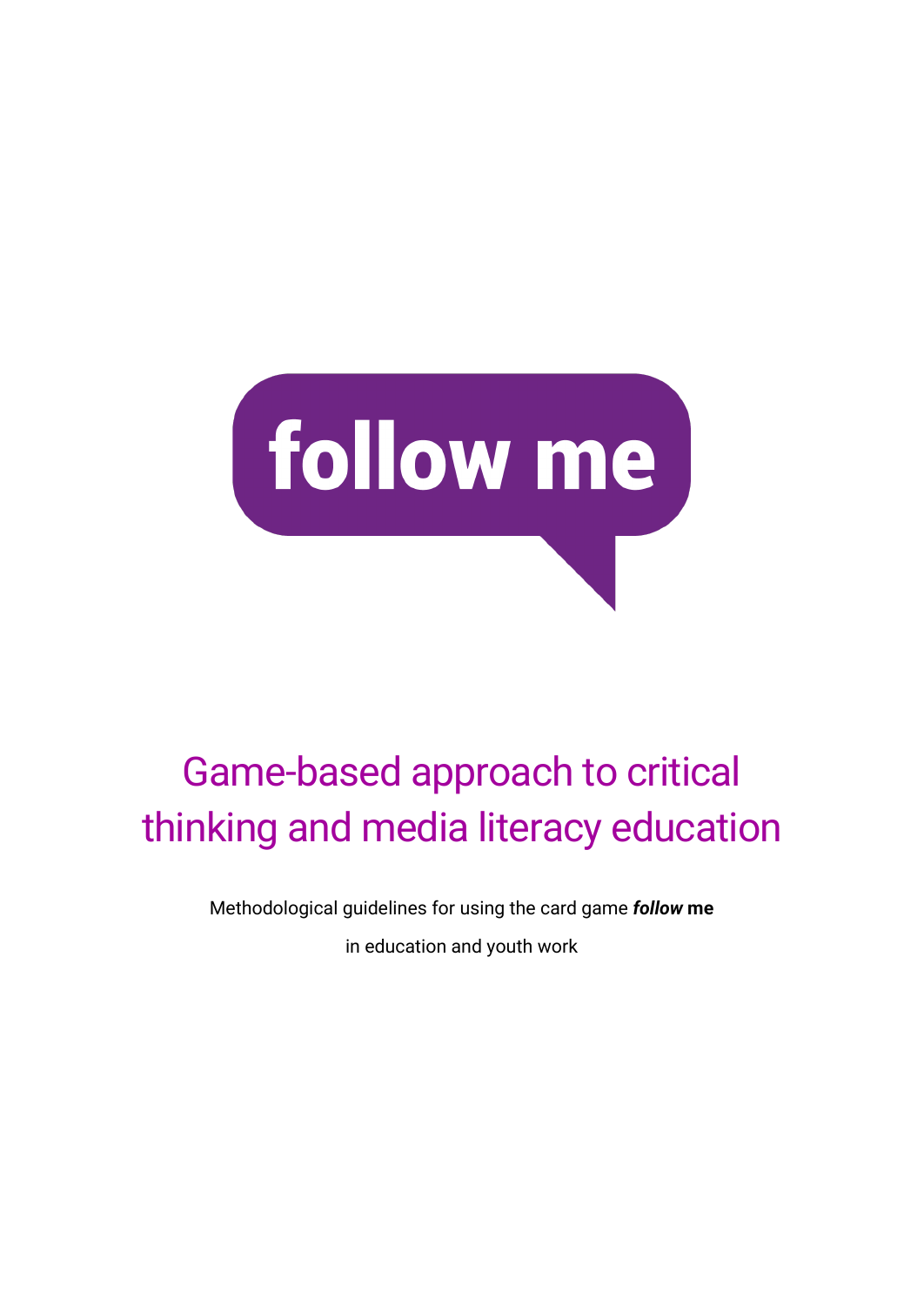## **Table of contents**

| 3.1.1 Working with follow me in informal and non-formal education (youth work)  14 |  |
|------------------------------------------------------------------------------------|--|
|                                                                                    |  |
|                                                                                    |  |
|                                                                                    |  |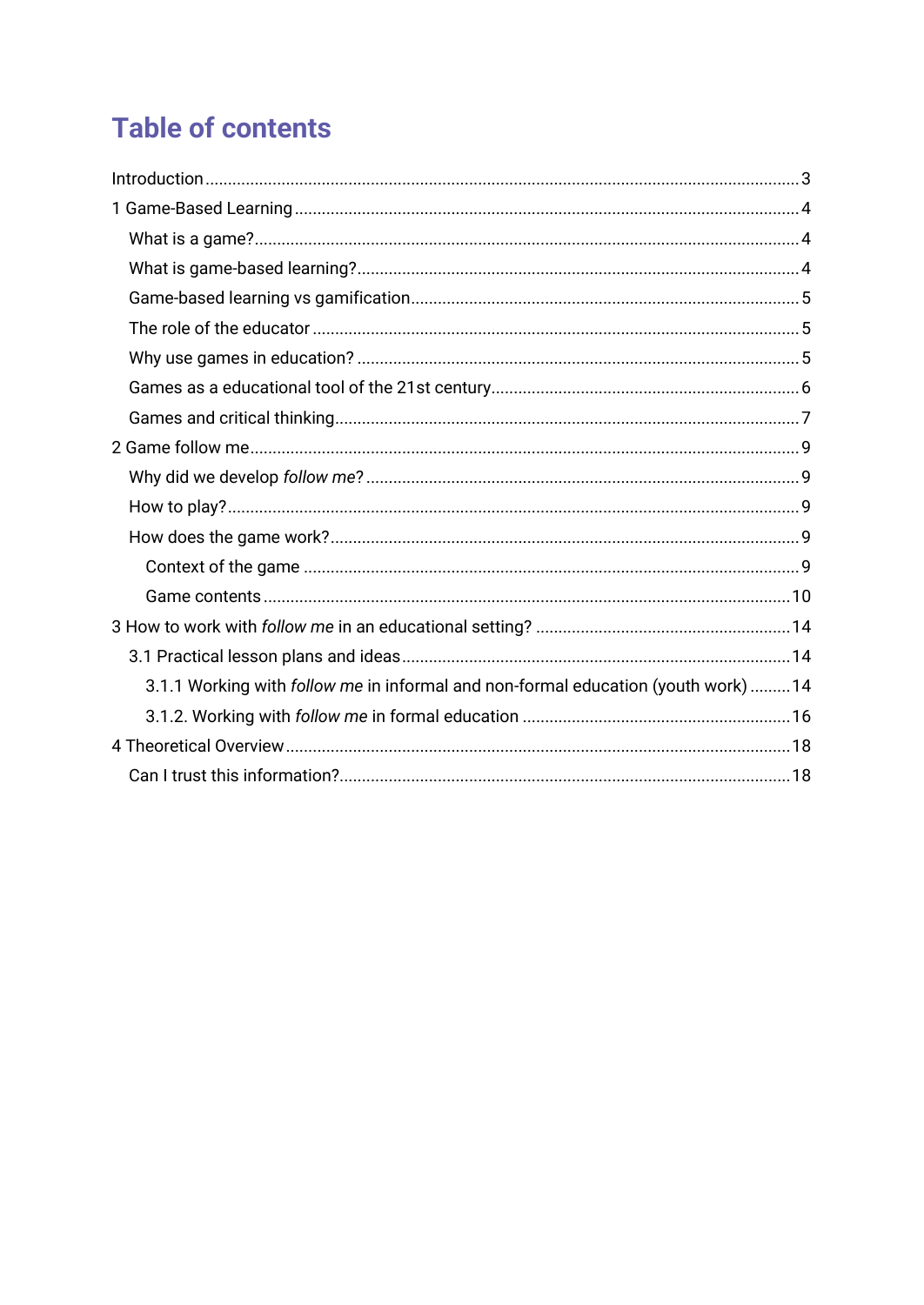## <span id="page-2-0"></span>**Introduction**

This brochure aims to provide a methodology and inspiration for the use of the game *follow me* as an educational tool for critical thinking and media literacy education. Our goal is to help educators and youth workers to effectively address these topics through an experiential and interesting form for young people, i.e. through a game. The game *follow me* teaches the importance of thinking before sharing information online and the importance of factchecking. It builds the resilience of students against disinformation and helps them to orient themselves in today's complex online media world.

**The first part** of this document is devoted to the topic of game-based learning. We cover the benefits of this approach for students and for teachers. We also discuss why we believe this method is useful for developing various competencies, such as critical thinking.

**In the second part**, we look at the game *follow me* in more detail. We go through the key game mechanics and explain how they help to develop critical thinking and media literacy skills. We also connect these game elements to the real (media) world.

**In the third part**, we list specific activities and lesson plans suggesting how the game can be used in both formal and informal educational settings.

**In the last part**, we provide a theoretical overview with all the necessary information you as an educator or a youth worker should know before starting to work with *follow me* and the topic of critical thinking and media literacy with your audiences.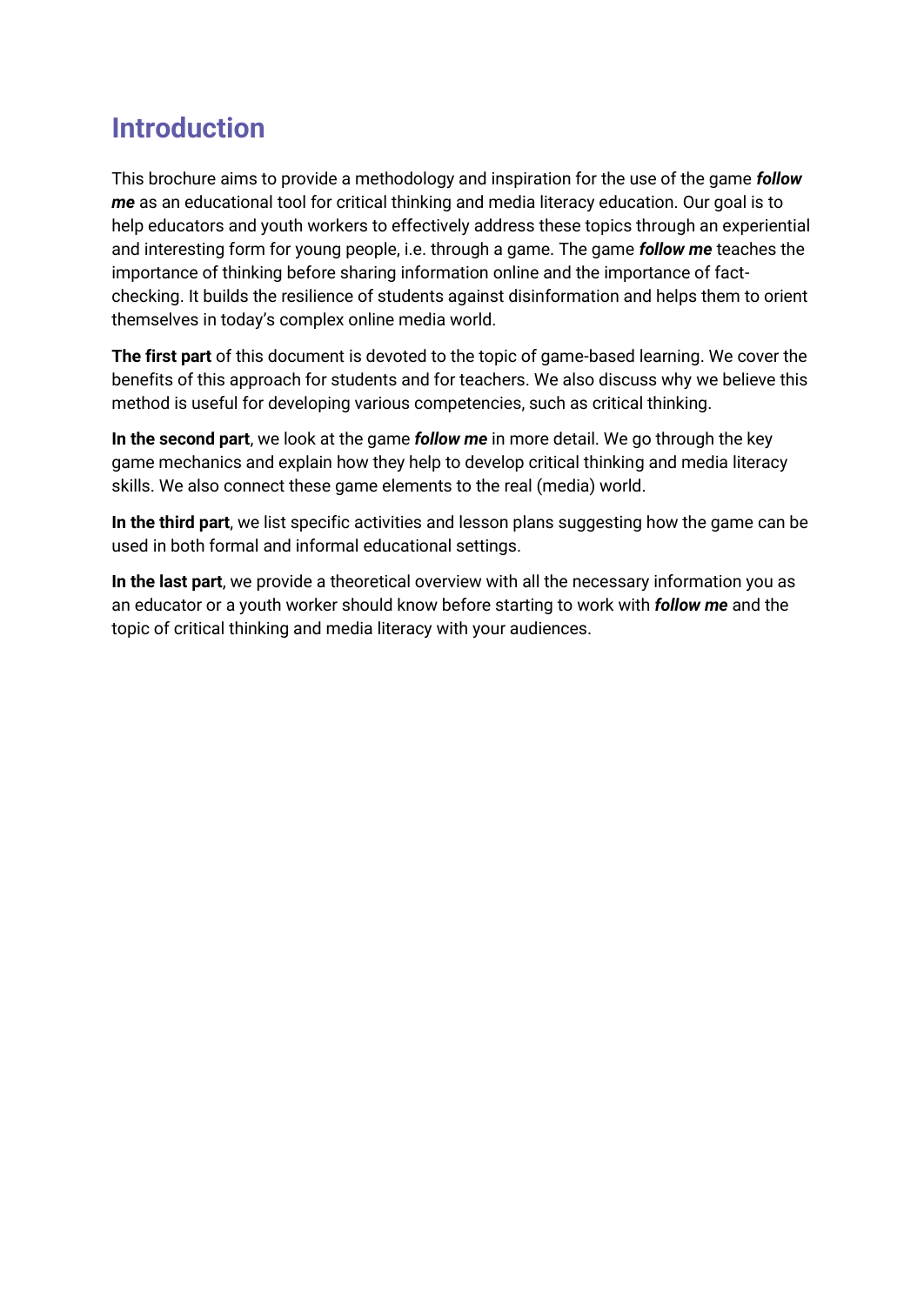## <span id="page-3-0"></span>**1 Game-Based Learning**

Have Fun While You Learn

## <span id="page-3-1"></span>What is a game?

All games share four defining traits – *a goal, rules, a feedback system* and *voluntary participation<sup>1</sup>* :

- The *goal* can be interpreted as the problem that the player is trying to solve and achieve the desired outcome.
- The *rules* are limitations put on the player that guide how they can achieve the goal.
- The *feedback system* constantly tells the player how they are doing and how close they are to achieving the goal.
- *Voluntary participation* means that each player voluntarily accepts the goal, the rules and the feedback.

## <span id="page-3-2"></span>What is game-based learning?

**Game-based learning (GBL)** is a teaching approach which allows students to *'explore relevant aspects of games in a learning context designed by teachers*' 2 . In other words, it is a gameplay with defined learning objectives and outcomes. According to EdTechReview, this learning approach is designed to '*balance subject matter with gameplay and the ability of the player to retain and apply said subject matter to the real world*' 3 . Games allow us to make decisions, practice behaviors and processes which can be later applied to real life situations.

In game-based learning, students fulfill educational goals *through* the game, not before playing. The core idea of GBL is teaching through repetition, failure and the accomplishment of goals – the principles on which games are built. This method can be employed utilizing any type of game  $-$  digital, real life or board game.

An effective game-based learning is characterized by:

- a goal towards which we are working
- player-student making decisions and experiencing the consequences of their actions
- a risk-free environment which allows to make mistakes and to actively learn through experimentation

<sup>1</sup> McGonigal, J. (2011). Reality is broken: Why games make us better and how they can change the world. Penguin Press.

<sup>2</sup> EdTechReview, What is GBL (Game-Based Learning)[? https://edtechreview.in/dictionary/298-what-is-game-based-learning](https://edtechreview.in/dictionary/298-what-is-game-based-learning) <sup>3</sup> EdTechReview, What is GBL (Game-Based Learning)[? https://edtechreview.in/dictionary/298-what-is-game-based-learning](https://edtechreview.in/dictionary/298-what-is-game-based-learning)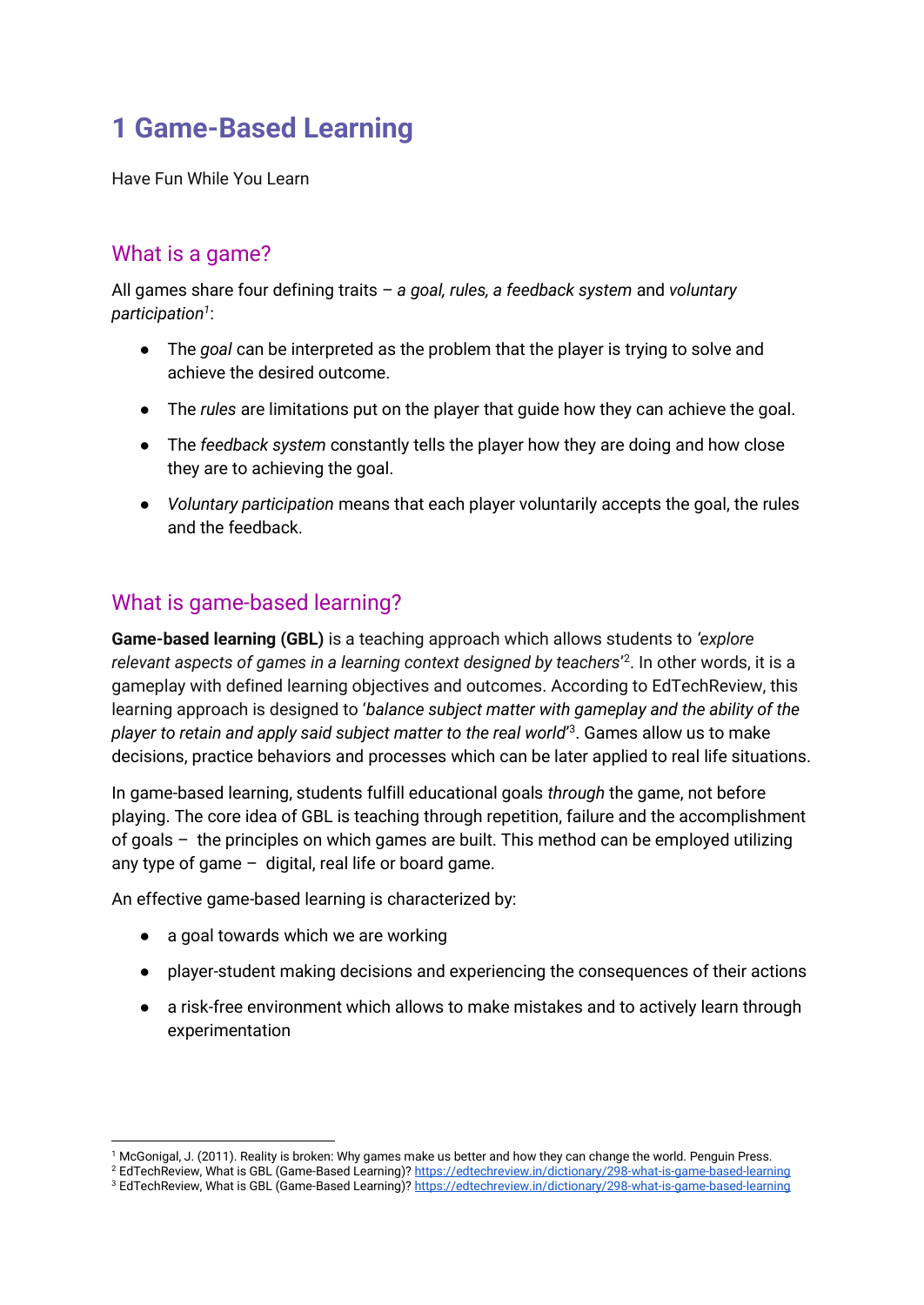## <span id="page-4-0"></span>Game-based learning vs gamification

Game-based learning is frequently confused with another popular method often used in class – gamification. Though they are similar, there is a significant distinction. In GBL, the '*learning process comes as a result of playing the game*' *4* ; gamification, instead, is about applying some game elements to traditional (non-gaming) activities in order to increase engagement and motivation*.* Badges, points, leaderboards, etc. can be used as extrinsic motivation to reward or document the activity. The features of gamification are typically a part of GBL, but not vice versa.

## <span id="page-4-1"></span>The role of the educator

What is the role of the educator in the game-based learning environment? Hanghøj (2013) argues that when facilitating learning through games, teachers shift back and forth between four different roles. These are *instructor, playmaker, guide, and evaluator<sup>5</sup> .*

- 1. *Instructor* plans and communicates the overall goals of the game in relation to specific learning objectives.
- 2. *Playmaker* communicates the rules, tasks, roles, goals, and dynamics of the game as seen from the players' perspective. Educator needs to understand how the given game is played and how to respond to students' interactions with the game.
- 3. *Guide* supports the students in their effort to meet specific learning objectives when they play the game and answers questions students have while playing.
- 4. *Evaluator* re-plays relevant game events and provides a qualified response to students' game experiences. The evaluator goes over the game and asks evaluation/reflection questions.

However, Hanghøj points out that these roles should not be understood as 'ideal types' or as 'normative goals' for teaching with games. They are rather heuristic categories observed through empirical analysis of the game-based practices of teachers $6$ .

## <span id="page-4-2"></span>Why use games in education?

Games have been used in education for centuries. Chess was used to teach strategic thinking as early as the Middle Ages and the game Kriegsspiel<sup>7</sup> was created in the 19th century in order to teach combat tactics to the officers of the Prussian army. There is a rising trend to work with games such as Minecraft, Dreams, Portal or Civilization in schools. These and many other games can be used in pedagogical practice as a support tool that

<sup>4</sup> Europass Teacher Academy, Game-Based Learning: What Is It? GBL vs Gamification: Types and Benefits. <https://www.teacheracademy.eu/blog/game-based-learning/>

<sup>5</sup> Hanghøj, T. (2013). Game-based teaching: Practices, roles, and pedagogies. In New Pedagogical Approaches in Gameenhanced Learning: Curriculum integration (pp. 81-101). IGI Global.

<sup>6</sup> Hanghøj, T. (2013). Game-based teaching: Practices, roles, and pedagogies. In New Pedagogical Approaches in Gameenhanced Learning: Curriculum integration (pp. 81-101). IGI Global.

<sup>7</sup> Kriegsspiel. <https://en.wikipedia.org/wiki/Kriegsspiel>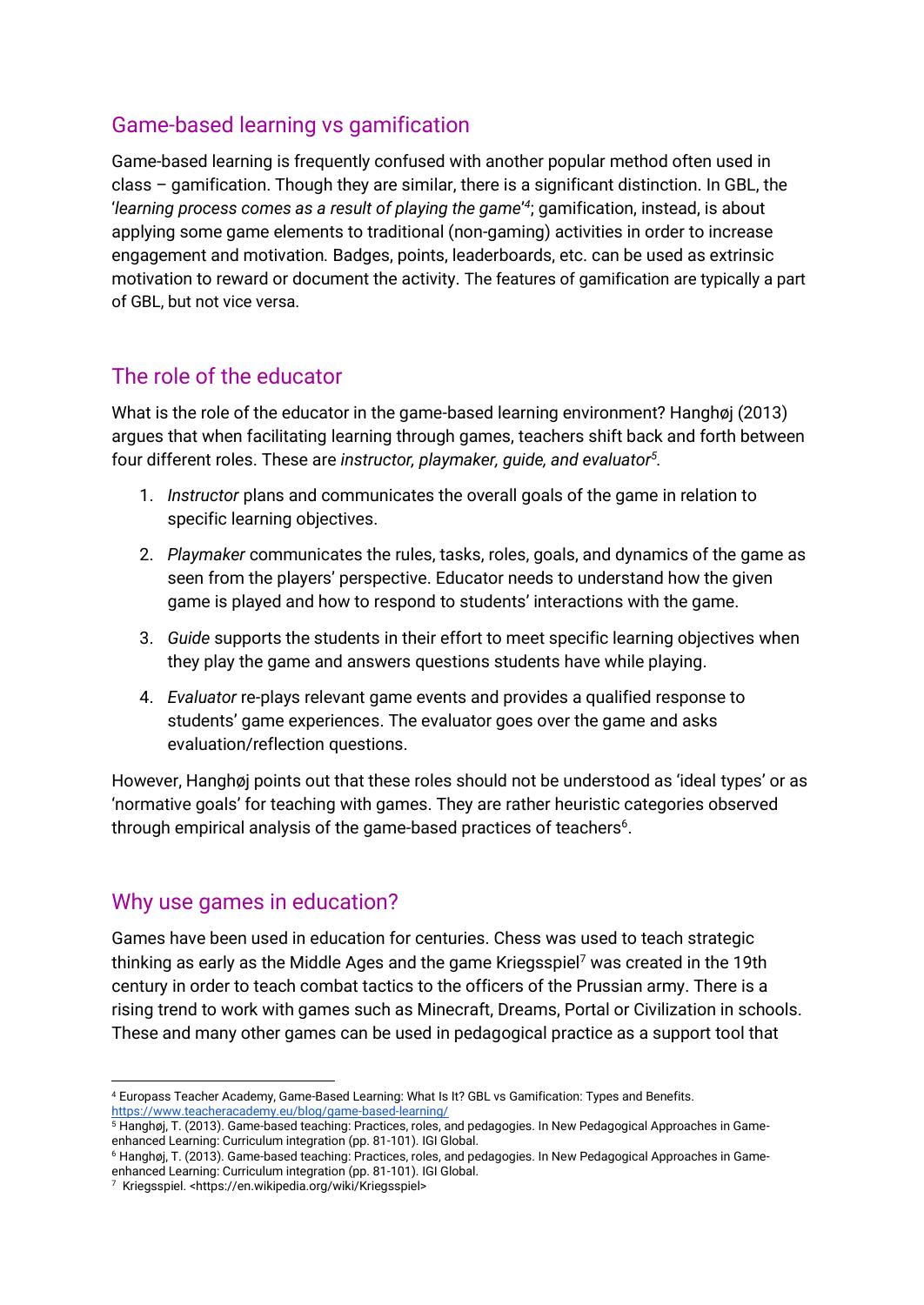complements traditional teaching methods. If the game is implemented in the educational setting correctly, it can bring several benefits to students and educators/youth workers.

#### **GBL benefits for students:**

- $\blacksquare$  Motivation
	- A well-designed game motivates the students and stimulates further learning.
- $\div$  Key competencies of the 21st century
	- Games help build skills such as adaptation to a rapidly changing environment, agility, problem solving, critical and analytical thinking, creativity, and teamwork.
- $\frac{1}{\sqrt{2}}$  Bridging the abstract with the concrete
	- Games help students to connect abstract concepts with concrete ones, thus encouraging thinking in context and remembering better the newly acquired knowledge.

#### **GBL benefits for educators:**

- $\downarrow$  Processing of complex topics and phenomena
	- Games foster an interest in the topic of the lesson and positively influence the student's relationship to the subject<sup>8</sup>.
- $\ddot{\phantom{1}}$  Getting to know the student/workshop participant
	- Games make it possible to simulate various situations and see human characteristics that are not normally visible. They make it possible to assess the student's behavior under stress<sup>9</sup>.
- $\frac{1}{\sqrt{2}}$  Making the work easier
	- Games make it possible to transfer a certain volume of the pedagogical activity from the educator and their teaching to the students and their independent activity. In this case, the educator takes on the role of a facilitator or a mentor.

### <span id="page-5-0"></span>Games as a educational tool of the 21st century

Besides the massive popularity of the games (not only) among the youth, game-based learning as an educational approach is also in line with the changes in modern society as well as the developments in the labor market as it responds to the increased demand for digital skills and critical thinking. Today's students will hold a large number of positions which have not yet been invented. However, it is safe to say that living and working in the 21st century will be largely linked to the use of technology, the need to solve complex problems, resilience to change, tolerance to stress and the ability to respond effectively to

<sup>8</sup> Gulińska, H., 2008. Gry edukacyjne w nauczaniu chemii [in:] Homo communicativus red. Surdyk, A., Szeja, J.Z., 2(4)/2008. Poznań: UAM.

<sup>9</sup> Kaszkowiak, N. 2017. Games as teaching method <http://cometaresearch.org/educationvet/didactic-games-as-teachingmethod/>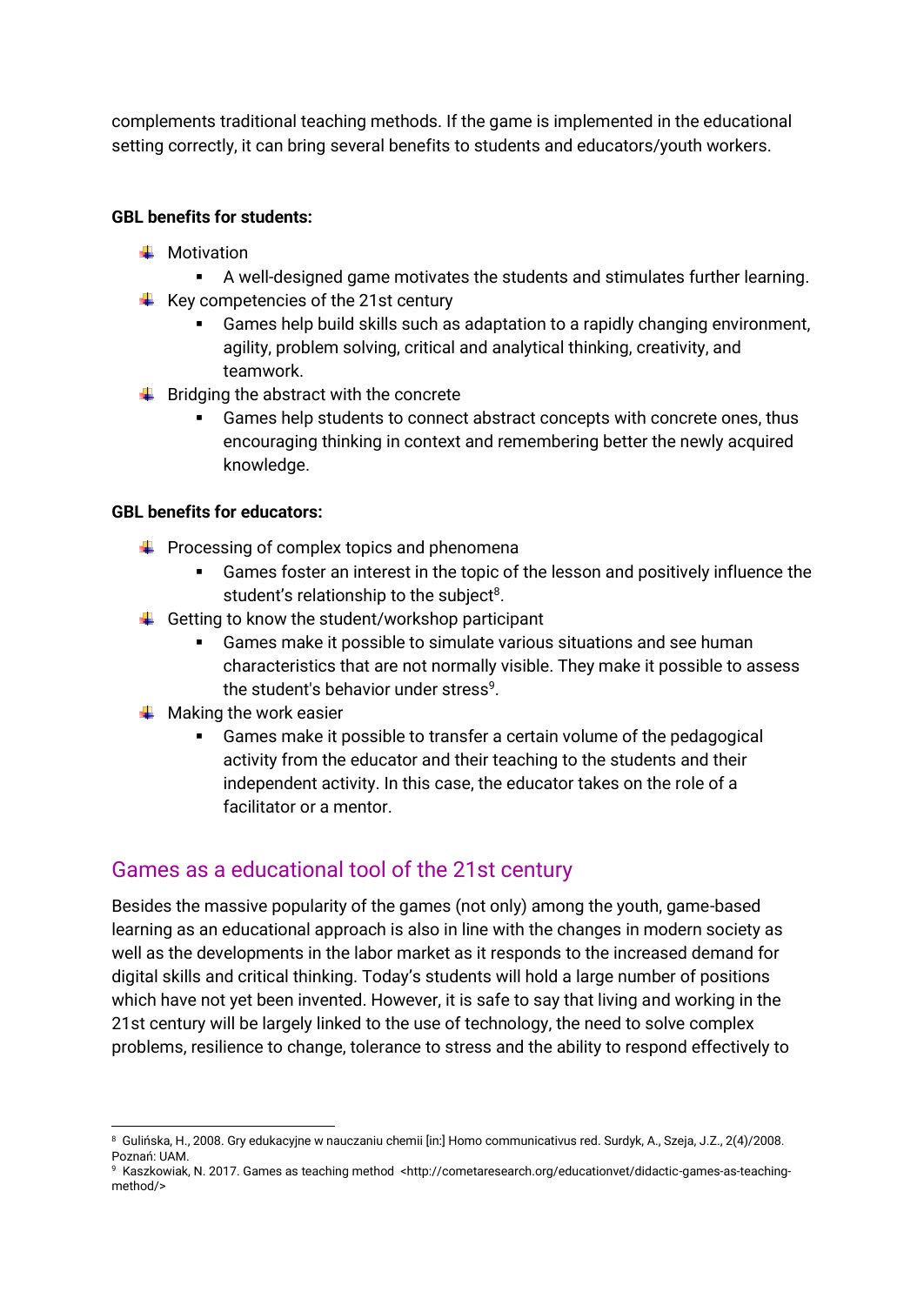rapid developments in our society. The form of the education will be just as important as its content.

Games are a perfect tool to help us build the skills and competencies needed for the 21st century. Overcoming obstacles, solving tasks or evaluating information are all common features of most of the games. They teach us to think in context, to think analytically and critically, to solve problems. Critical thinking is essential for building media literacy skills since it helps the student to acquire the ability to understand not only the superficial, but also the underlying media messages. Games are also a highly experiential medium. Their ability to immerse a person deep into 'action' is extremely useful for the purpose of education. Ensuring such a level of immersion in the school environment is not easy at all.

## <span id="page-6-0"></span>Games and critical thinking

Critical thinking is a complex concept and the history of its research dates back as far as 2,500 years ago. Various definitions of the term were formed from the mid-late 20th century. One of them defines critical thinking as '*the intellectually disciplined process of actively and skillfully conceptualizing, applying, analyzing, synthesizing, and/or evaluating information gathered from, or generated by, observation, experience, reflection, reasoning, or communication, as a guide to belief and action*<sup>10</sup>.' In a short and simplified way, to think critically means to process the received information and adjust our behavior accordingly. This definition allows us to see why games and critical thinking go hand in hand. Because the process described as critical thinking by the above definition is exactly what a regular player is doing in a regular game all the time. When one considers the defining traits of games (see above), they are by their nature built to teach critical thinking. There is a problem (*goal*) the player tries to resolve and they are doing so by processing the information (received through *rules* and *feedback*), which guides their actions and decision-making process. Without this constant information gathering and evaluation which fuels the behavior adjustment, one would not be able to meet the goal of the game.

Another reason why games are suitable for critical thinking development (or almost any skill development) also relates to their very nature. Games eliminate our fear of failure<sup>11</sup>, because in games it is OK to fail. You can always try again. Thus, the negative stress is replaced with positive stress and a person can focus more on learning rather than performing<sup>12</sup>. The constant feedback allows you to see how you can get better over time. The chance of success is always present. The prospect of success motivates you to continue, to try harder until the very end when you meet the desired goal.

#### **Other games that teach critical thinking and media literacy**

Here are some examples of games from other producers dedicated to building critical thinking and media literacy.

<sup>10</sup> The Foundation for Critical Thinking <https://www.criticalthinking.org/pages/defining-critical-thinking/766>

<sup>11</sup> McGonigal, J. (2011). *Reality is broken: Why games make us better and how they can change the world.* Penguin Press.

<sup>12</sup> McGonigal, J. (2011). *Reality is broken: Why games make us better and how they can change the world.* Penguin Press.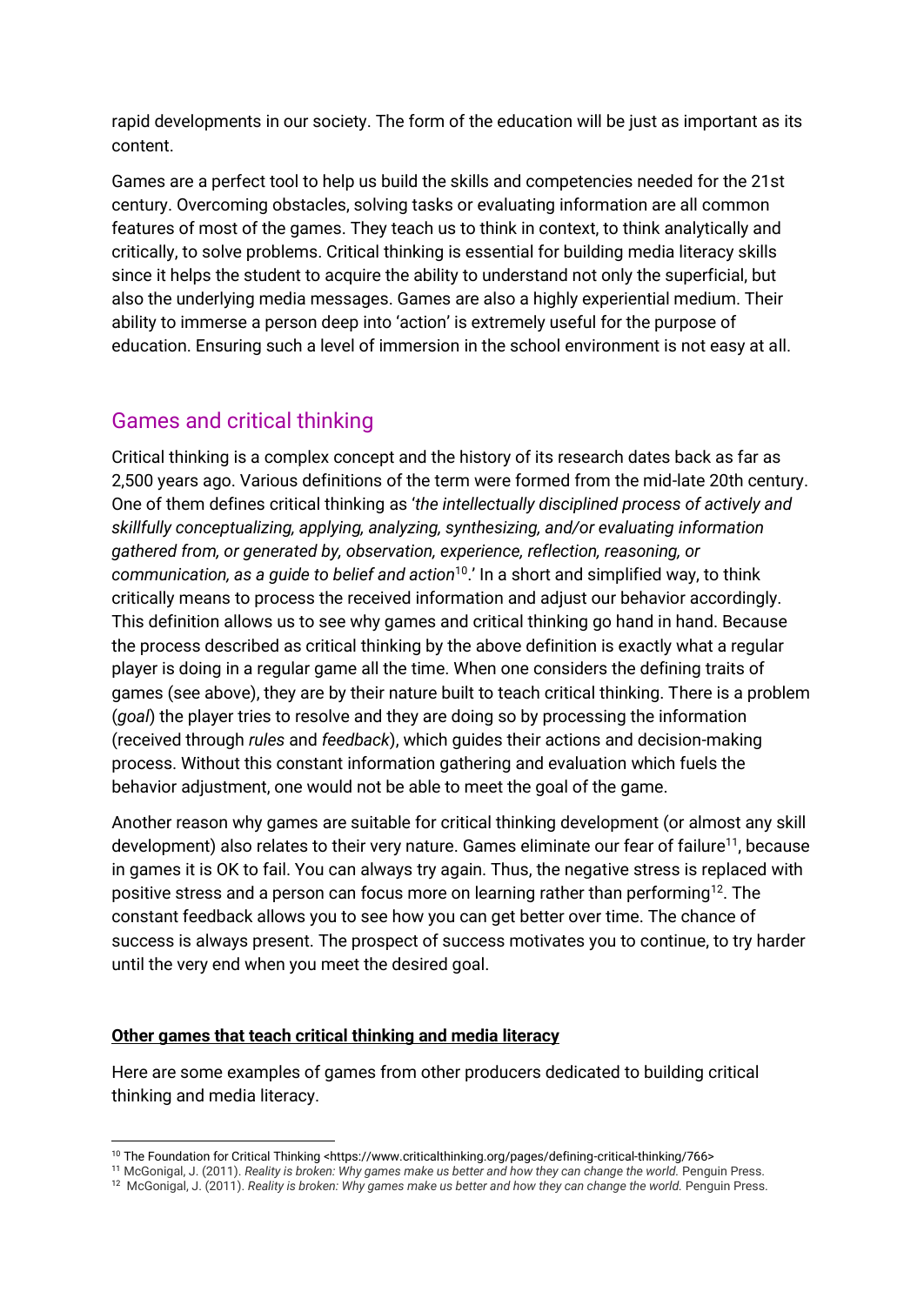#### ● [Get Bad News](https://www.getbadnews.com/#intro)

You take on the role of a fake news monger. Drop all pretense of ethics and choose a path that builds your persona as an unscrupulous media magnate.

#### ● [Go Viral](https://www.goviralgame.com/en)

GO VIRAL! is a 5-minute game that according to its creators '*helps protect you against COVID-19 misinformation*'. You'll learn about some of the most common strategies used to spread false and misleading information about the virus.

#### ● Harmony Square

The player is 'hired' as Chief Disinformation Officer, whose job is to disturb the square's peace and quiet by fomenting internal divisions and pitting its residents against each other.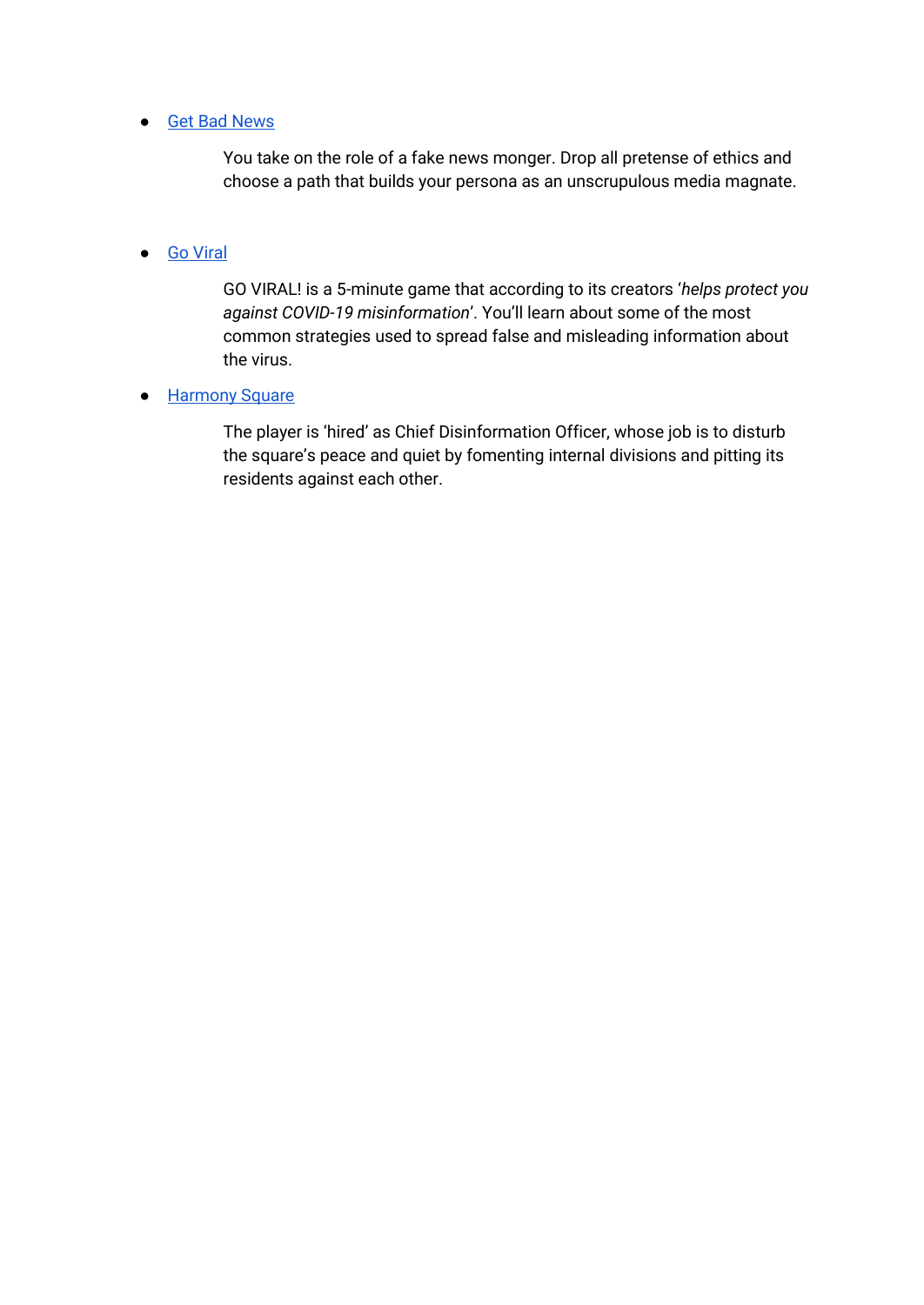## <span id="page-8-0"></span>**2 Game follow me**

*follow me* is a card game developed to help educators and youth workers to address the topic of critical thinking and media literacy. After the cards are dealt, the players turn into the users of the social media platform *Duckface.* They share News or create their own Original

Content with the goal to attract Followers. They need to be careful about what kind of content they share because sharing information which is not true can cost them Credibility and then also their Followers. The game simulates social media. It teaches the importance of thinking before sharing and the importance of fact-checking. When used in an educational setting together with these methodical guidelines, it helps a person to understand how social media work and how they can spot disinformation online.

## <span id="page-8-1"></span>Why did we develop *follow me*?

Disinformation has an increasing impact on our society and more and more people believe conspiracy theories. There is a lack of quality educational tools addressing the topics of critical thinking and media literacy on the market. With the game *follow me*, we intended to partly fill this gap by developing educational and engaging tool that would help educators to work with these topics.

## <span id="page-8-2"></span>How to play?

Game rules can be downloaded [here.](https://gamifactory.eu/en/follow-me)

## <span id="page-8-3"></span>How does the game work?

In this section, we will go through key game mechanics and explain how they develop critical thinking and media literacy skills. We will also connect these game elements to the real (media) world.

### <span id="page-8-4"></span>**Context of the game**

The game tries to mimic how modern (social) media work. In the *Introduction* (see page 1 of the rules) we immediately open two big problems of today's social media platforms.

- 1. The conspiracy theories and false information (unfortunately) became so prevalent on social media that these claims are capable to influence the reality and even cause harm. The story of WEnom and little rabbits in the basement is inspired by real life events.
- 2. The business model of (the majority of) social media is built around advertisement placements. Since social media make money out of advertising, they strive to make users spend as much time as possible online and heated discussions (conflict and arguments between users) are doing exactly that. Since posts that create these heated discussions produce a lot of engagement, the algorithms of the social media platforms favor them. As a result, polarizing topics, hoaxes that stir up fear and anger (and motivate users to write and read long comments = a lot of time + engagement) and conspiracy theories get disproportionately more space than regular ('boring') posts.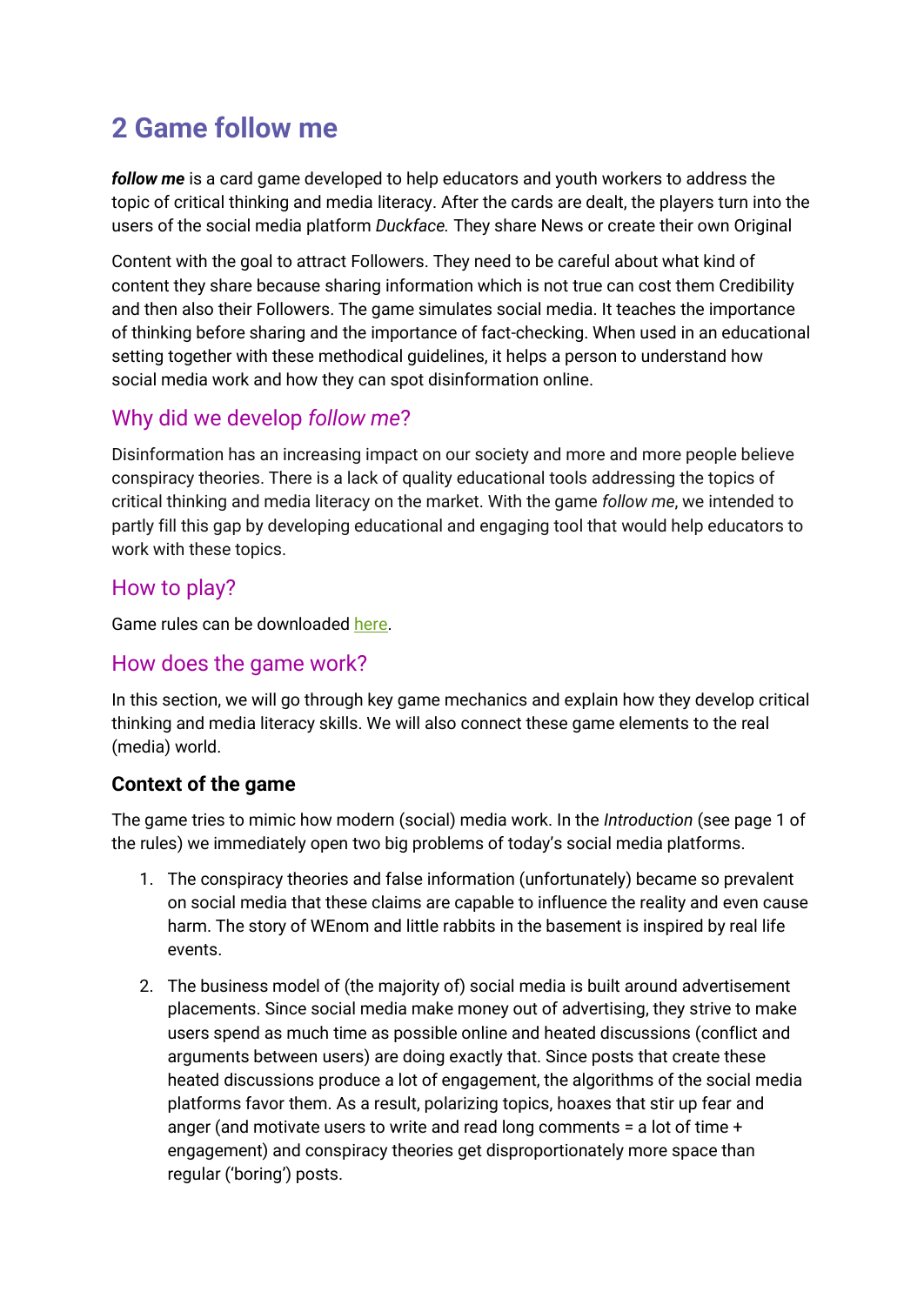Players can choose which strategy they plan to employ in the game – being a responsible user careful about what kind of content they produce and share OR being a user who favors profit (represented by *Followers*). The game was developed so that the former (person who only shares Facts) has much higher chances of winning.

### <span id="page-9-0"></span>**Game contents**

Follow me contains 4 different types of cards – News, Followers, Action and Event cards. Each card has a different role in the game.



We designed News Cards following this logic (this should be revealed to students only after playing the game)**:**

- $\overline{\phantom{a}}$  For the News to be a Fact, all of these must apply
	- the website looks legitimate
	- the author is always mentioned
	- the illustration (picture) corresponds with the text
- $\ddot{\phantom{1}}$  For the News to be a Hoax, at least one of these must apply
	- the author is missing or the author is only a nickname, a combination of random letters and numbers
	- the website does not look legitimate
	- the picture does not correspond with the text
	- the text contains mistakes or expressive language (e.g. exclamation point)

#### How does this relate to the real-world media?

We designed the features a Fact or a Hoax News Card must fulfill based on the details you should look for when analyzing the information in the real-world (online) media. See more under the section '*Theoretical Overview - Can I trust this information?'*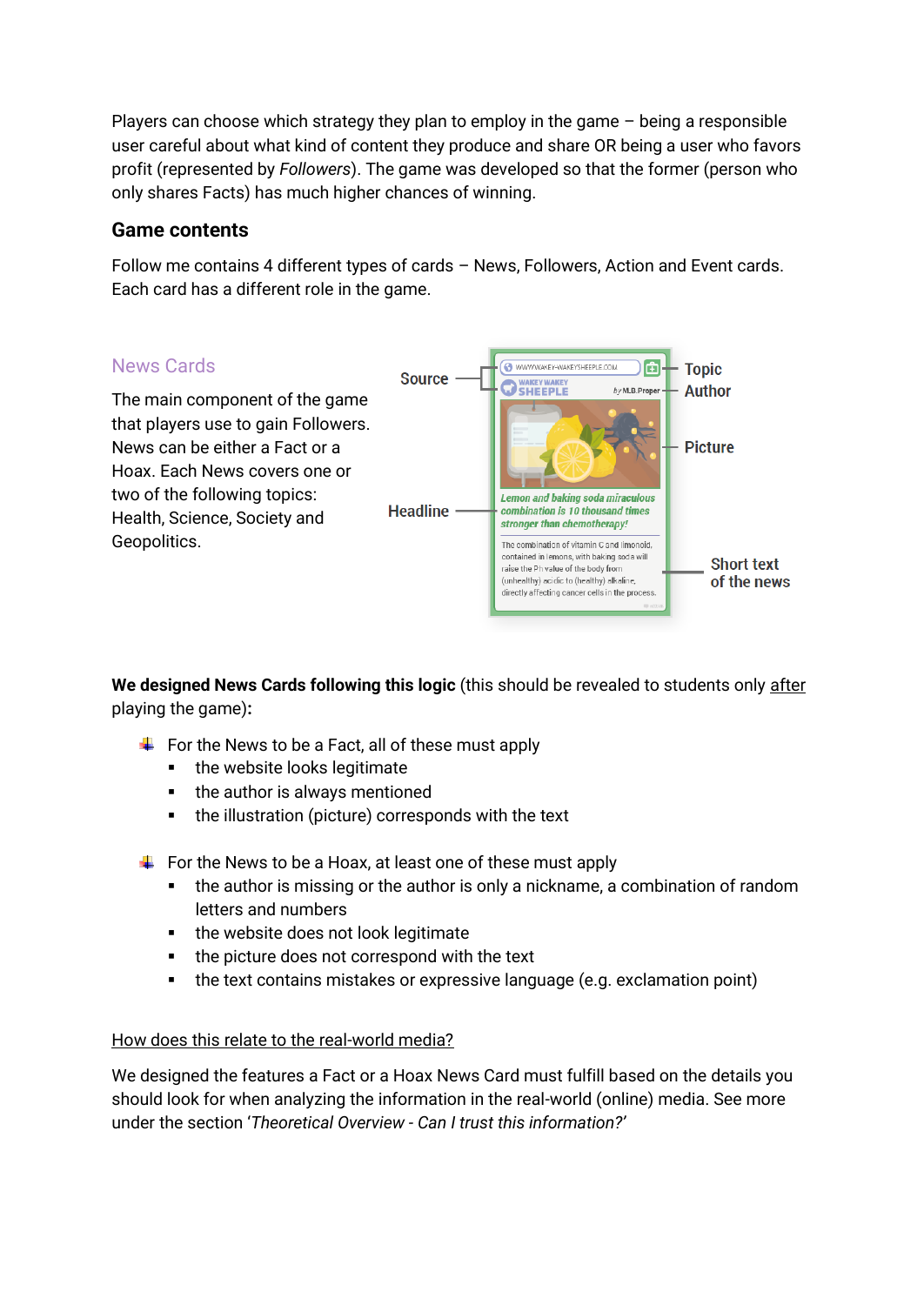

## Follower Cards

Followers are the key 'resource' the player is trying to acquire during the game. To gain Followers, players have to share the News Cards or create Original Content of the topic relevant to Followers' interest. If a player's Credibility is lower than the Credibility threshold value of the particular Follower, they won't follow that player, even if the topic condition is fulfilled.

How does this relate to the real-world media?

The **'Credibility'** feature was designed in order to make the player think about what kind of content they produce and share in the game and in real life. Sharing information which is not true can cost the players their Credibility, which can lead to loss of their Followers or inability to attract new ones. This game mechanic demonstrates

that even though sharing disinformation can have its benefits in the short run (one can make a nice profit out of this in real life), in the long term it can harm you and the society in general.

## Action Cards

These cards affect the game in a certain way written on the card itself. We will look at a couple of these cards below.



### **Fact Check**

This is the most important action card in the game. It allows the players to check what kind of content are other players sharing. If somebody shares a Hoax, this person loses 2 Credibility points and the player that did the fact-checking gains 1 Credibility point. If a player fact-checks another player but the News turns out to be a Fact, nothing happens. We designed this mechanic in a way that motivates players to fact-check content shared by others, because there is no harm to do so  $-$  as well as in real life.

How does this relate to the real-world media?

The act (mechanic) of fact-checking is taken directly from

the real world. Every individual can (and should) fact-check information they encounter online. There are also professional fact-checkers whose job is to analyze the information online.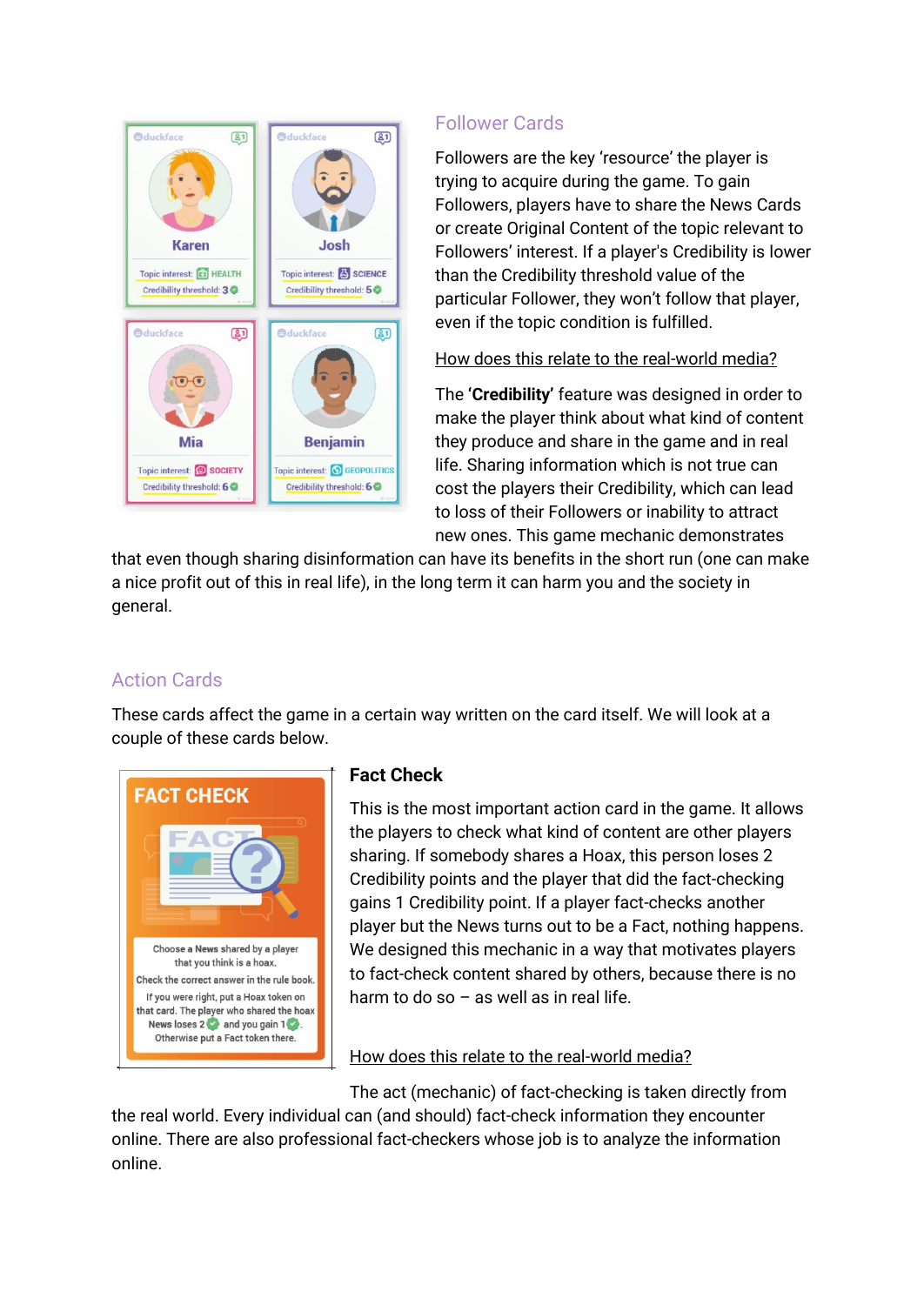

## **Fell Out of Favor**

This card reinforces the Credibility feature and thus the importance of being careful about the content one shares online. It targets the player who (probably) shared dubious News, which resulted in the loss of Credibility points and now also a loss of a Follower – the key 'resource' of the game.

#### How does this relate to the real-world media?

Most people are interested in truth and prefer accurate information. Therefore, they can change their opinion  $-$  such as unfollowing the page or stop visiting certain websites  $-$  if they realize it is not a reliable source. It might be hard, but continuous effort (e.g., fact-checking) can result in the loss of

'popularity' or, in most extreme cases, the page or a person can be totally banned from certain platforms, which prevents them from spreading false narratives.



#### **Voice of Reason**

This card is the exact opposite of the previous one. It tries to communicate that sharing accurate information and establishing oneself as a reliable source of the News pays off – at least in the long run.

How does this relate to the real-world media?

It is very similar like with the previous card. People generally do not like being lied to. Therefore, they prefer listening to somebody they believe will not deceive them. It is necessary to remember that even the people who read conspiracy media and spread hoaxes most often do so because they believe them to be true.

### **Original Content Cards**

A special type of an Action Card. By playing this card, the player creates an Original Content about a particular topic. Unlike the regular News Cards, these are never hoaxes. It is because before posting it, the player made a thorough research about the topic.

#### How does this relate to the real-world media?

It was not our intention with follow me to argue that posting or sharing something on social media is bad and players should not do it; rather that the person should be careful about the content they put online. This card was designed exactly for

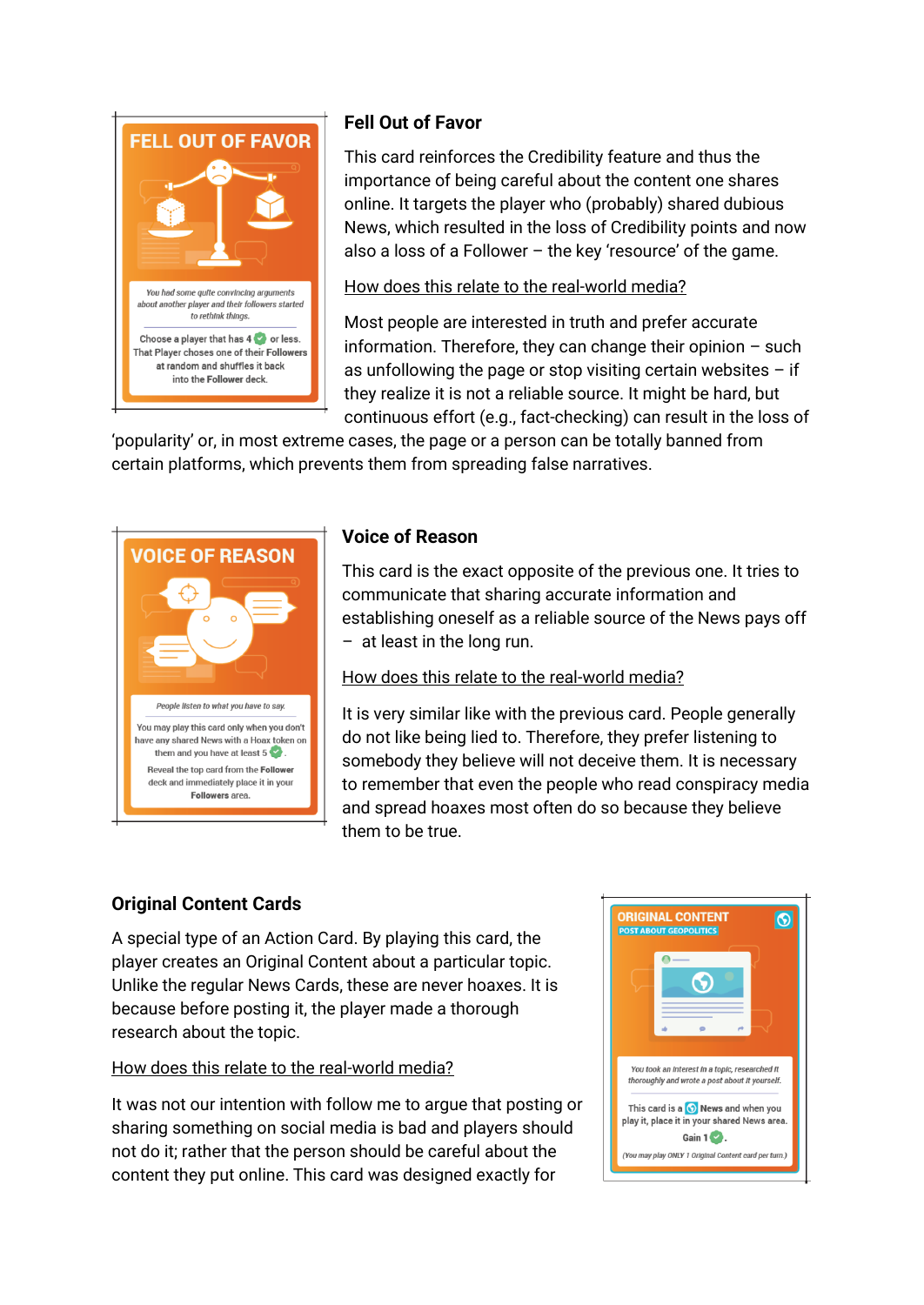getting this message across to the player. If you are genuinely interested in something or have thoughts you would like to share with others, it is absolutely alright to post it on social media of your choice.

## Event Cards

Each turn, one Event Card is revealed by the Active Player to all Players and its effect is resolved immediately. Besides the educational content that comes with these cards – we look at selected examples below –, it also has an additional value added. This game mechanic encourages communication and collaboration between the players, since they have to work together to resolve the effect of this card.



#### **Fooled by Robots**

This card reveals that some News in the game were not written by real people, but by artificial intelligence. All cards written by AI in the game are Hoaxes. Not noticing that 'the author' is just random symbols put together costs the player their Credibility.

#### How does this relate to the real-world media?

Over the last few years, the writing created by AI has improved immensely in quality and became more widespread. Robot-generated texts are nowadays being used in newsrooms globally. AI enables companies to generate content quickly and cheaply. However, these tools are also used to create and spread fake news and disinformation.



#### **Wake up Call**

This card reveals that the author of the website *Wakey Wakey Sheeple* was making up all the News in order to sell ad space. Sharing News from this source means that the player shared hoaxes and loses their Credibility.

How does this relate to the real-world media?

Making profit is sadly often the reason why some decide to produce false content. Shocking disinformation lures people to websites which subsequently gain revenue through ad placements. Advertising is also how social media make money, which is a problem we discussed more in the section *Context of the game*.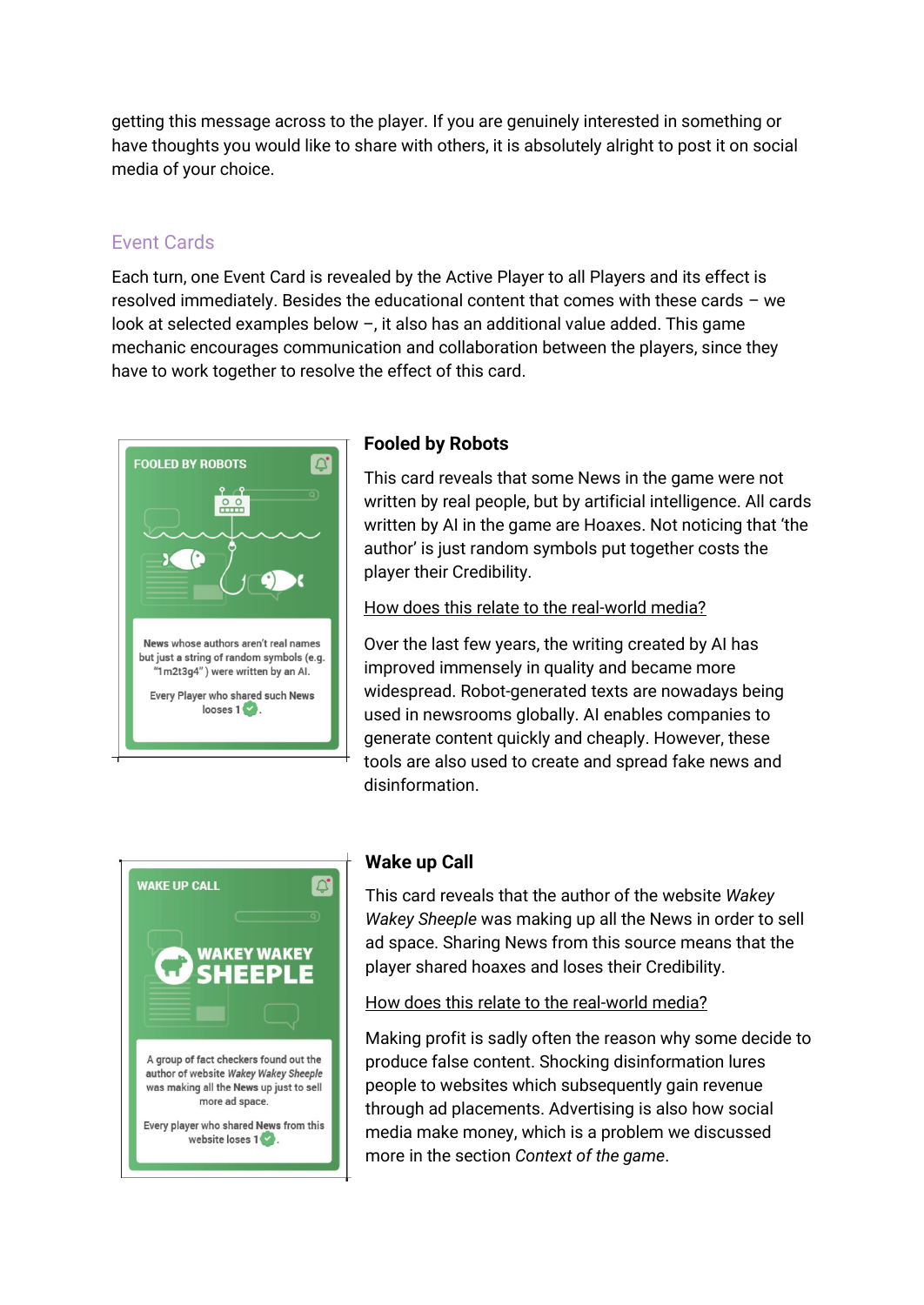## <span id="page-13-0"></span>**3 How to work with** *follow me* **in an educational setting?**

Follow me was designed in a way so it delivers the main messages during the gameplay (see above description of content and different game mechanics). However, the game has the biggest educational impact if you organize a debriefing after the gameplay. Below, you can find practical ideas and lesson plans on how to implement the game in practice in youth work or in formal educational settings. This is followed by theory and suggestions that you can use for the debriefing.

## <span id="page-13-1"></span>3.1 Practical lesson plans and ideas

This section includes practical activities and suggestions on how to work with *follow me* in any type of educational setting – informal, non-formal (youth work) as well as formal (in school).

## <span id="page-13-2"></span>**3.1.1 Working with** *follow me* **in informal and non-formal education (youth work)**

#### Activity 1

#### **Educational goals:**

- $\ddot{\phantom{1}}$  To develop the ability to interpret and analyze game content in the context of modern online media
- $\ddot{\phantom{1}}$  To understand the importance of fact-checking the information before sharing it
- $\ddot{\phantom{1}}$  To improve the resilience towards disinformation

#### **Activity time: 90–180 minutes**

You can easily shorten or prolong the time frame by using or developing the right methods. The time also depends on the size of the group and their need to process and practice certain parts.

#### **Instructions:**

#### **1. Introduction (30 minutes)**

It is of great necessity to prepare an introductory activity right, which asks for a lot of thinking about the aims, participants' abilities to understand and use the content, as well as your ability to choose or develop methods that support critical thinking. Statement- and question-based activities containing certain dilemmas are great tools for different education purposes.

#### **Different dilemmas**

○ Debate topics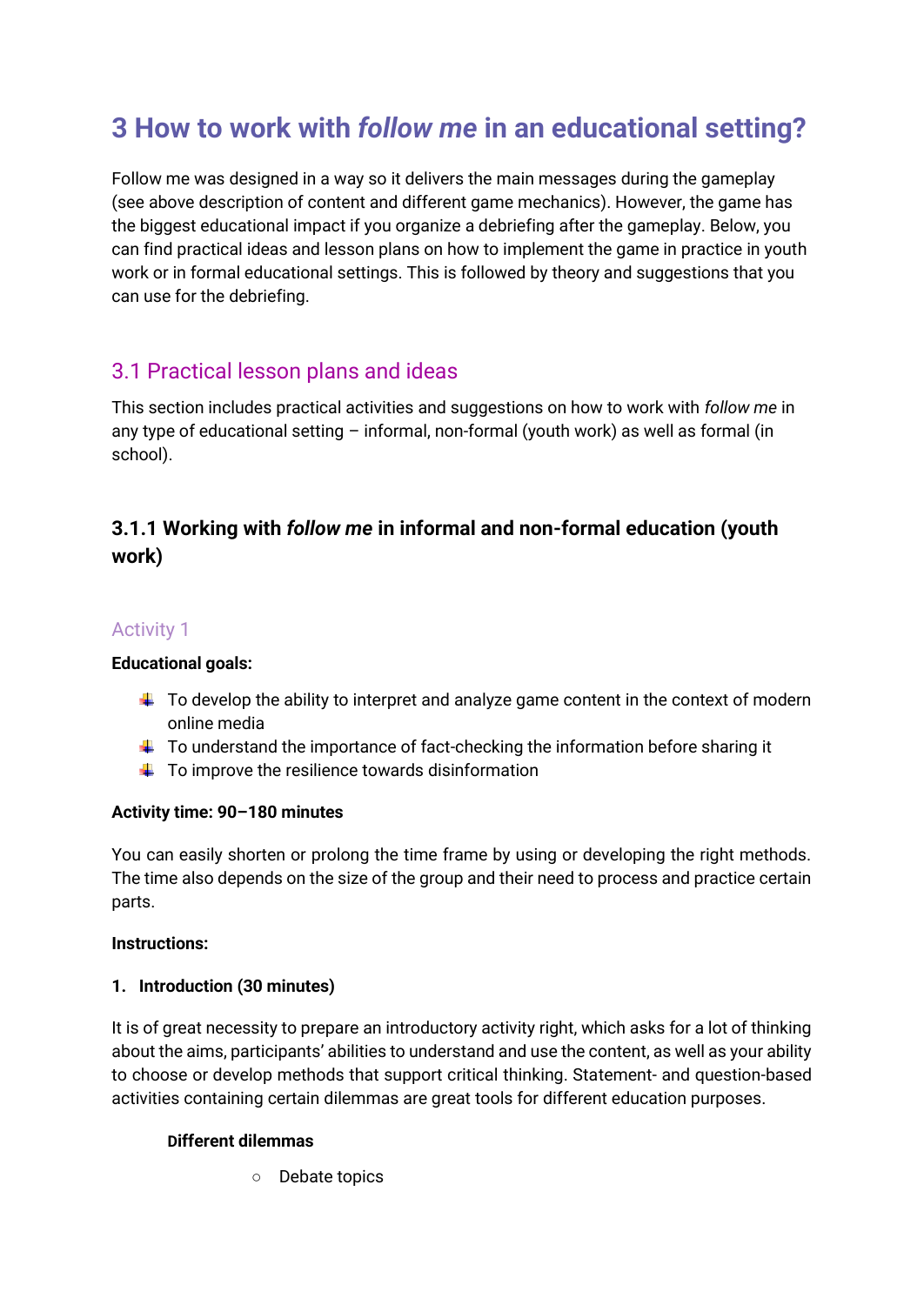#### ○ Questioning/Critical thinking

You can prepare questions like: Are you able to find the right sources for informing yourself and/or others? Could fake news or misuse of information possibly cause serious harm?

The activity is meant to put the participants in the center of critical thinking and exchanging opinions. It builds the knowledge and raises awareness about possible damages.

#### **2. Explanation of the game (15 minutes)**

- Rules
- Core concepts: hoaxes/misinformation/fake news
- Real-life examples

You can choose what methods you want to use for the purpose of clarifying what is expected in the game. We suggest some dynamic method where participants will actively discuss and/or reflect and ask questions on presented rules and terms like hoaxes/misinformation/fake news.

#### **3. Play time (60 minutes)**

Let the participants play the game. Groups can make use of facilitators.

#### **4. Reflection/debriefing (60–75 minutes)**

After playing the game, participants should reflect on experience with the game and their keylearning points.

Participants can get directions to think about, such as: *How did you feel during the game? What was the most interesting for you? Were you able to follow the rules? What do you think about the news in the game? Have you heard about it or about the sources of that information before? What did you learn from the game?*

As an addition to reflection, participants could be asked to find the news from the game and search whether they are true or false, as well as to think what news they would use for this game. It would be also valuable to give them a chance to work on new cards.

#### ● **Find the news from the game**

- Own fact-checking, etc.
- What news would be relevant? Which news would you use? (working on new cards)
- **How can they teach others? (peer-support campaign) + families**

Participants could be asked to think about possibilities to pass this knowledge on to others and to participate in small peer-support campaigns, as well as to spread the word among their own families and transfer the awareness to their family members.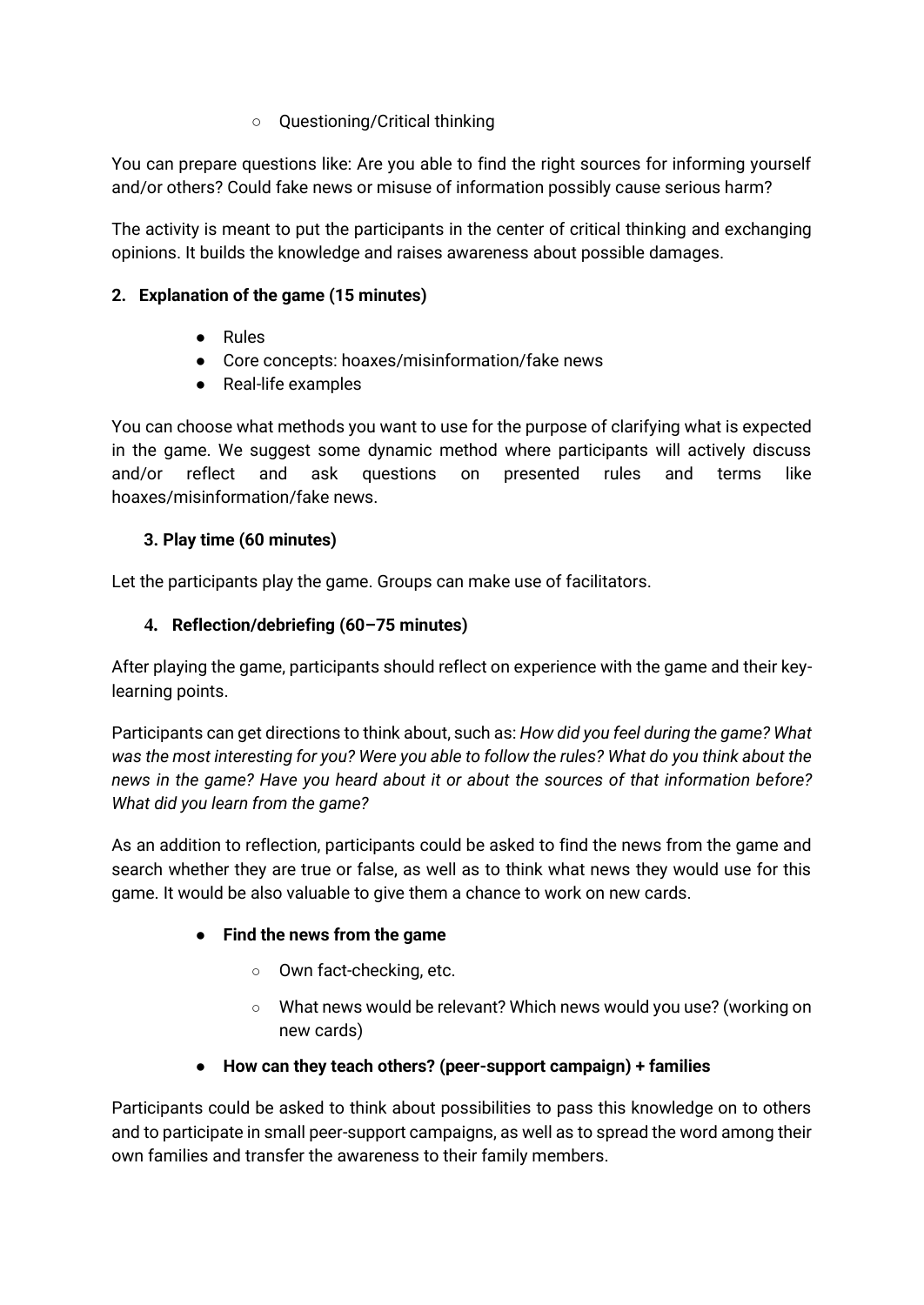## <span id="page-15-0"></span>**3.1.2. Working with** *follow me* **in formal education**

#### **Educational goals:**

- $\ddot{\phantom{1}}$  To develop the ability to interpret and analyze game content in the context of modern online media
- $\ddot{\phantom{1}}$  To understand the importance of fact-checking the information before sharing it
- $\ddot{\phantom{1}}$  To improve the resilience towards disinformation

#### Activity 1: Discussion

#### **Activity time:** 60–110 minutes

#### **Instructions:**

- 1. Introduction to the game (15 minutes)
	- a. explain the core concepts (see *Useful vocabulary* in section 3.2)
		- hoax
		- social media
		- follower
		- fact-checking
	- b. introduce the rules of the game
- 2. Play time (30–60 minutes)
	- a. divide the students into groups of 3 or 4 and let them play the game
- 3. Discussion (20–30 minutes)
	- a. Discuss with students the game as such and topics covered by it. Encourage students to express their impressions of the game. You can use the questions listed below. Read through the theoretical part of this methodology to make sure you will be able to answer and follow up on students' responses.
		- Ask students to freely express their opinions about the game by asking: *What do you think about this game? What was it about?*
		- Inquire about the gameplay: *Who won? What strategies did you use? What was the strategy of the winner? Was there anyone in your playgroup who ended up with low Credibility and was not able to win anymore? Did you figure out why this happened?*
		- Go deeper into the game mechanics: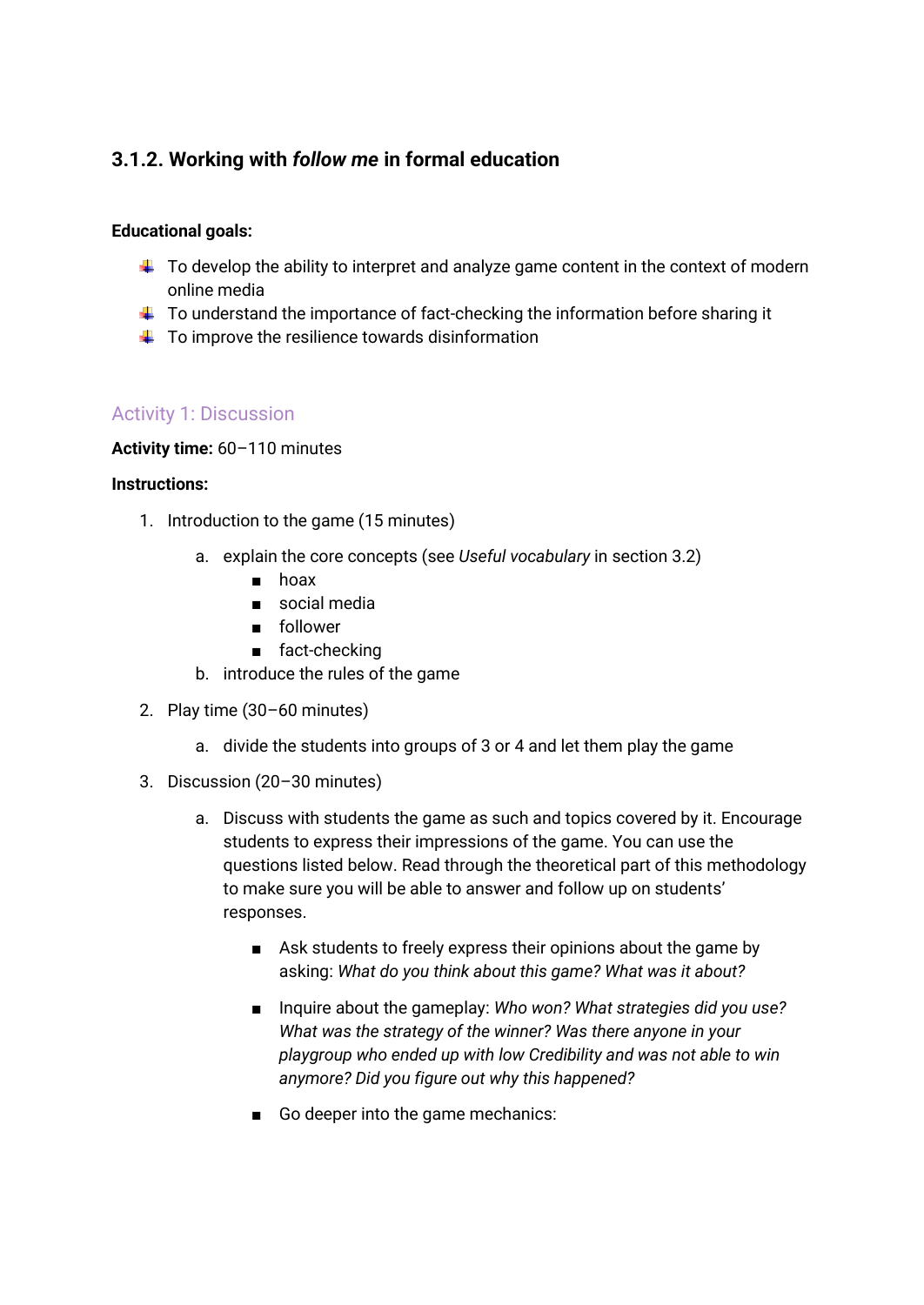- *What was your decision-making process behind sharing the News? Were you able to tell which one was a Hoax and which one was a Fact?*
- Reinforce the learning objectives of the game: *What message did you take away from this game? What did you learn? What are the benefits of sharing facts? What harm can you cause if you share a hoax?*
- Discussion can be followed by a lecture based on the information provided in the *Theoretical Overview*.
- You can end the discussion with this message: Every day we receive a huge amount of information. We cannot often choose what we see online, because algorithms built into websites, social media and apps decide this for us. However, we can still decide how we will approach the information received. Will you simply reshare it without deeper thought about its credibility? Or will you research more about the topic before sharing? The game *follow me* shows us that the latter pays off more in the long run.

#### Activity 2: Make your own News

#### **Activity time:** 90–150 minutes

#### **Instructions:**

- 1. Introduction to the game (15 minutes)
	- b. explain the core concepts (see *Useful vocabulary* in section 3.2)
		- hoax
		- social media
		- follower
		- fact checking
	- c. introduce the rules of the game you can use this video that explains the basic rules of the game
- 2. Play time (30–60 minutes)
	- d. divide the students into groups of 3 or 4 and let them play the game
- 3. Discussion (20–30 minutes) see Activity 1 for example discussion questions
- 4. Make your own News

i. Take the blank cards that are part of the game package or  $\frac{f}{g}$  [this online version](https://drive.google.com/drive/folders/1VCX4OzzrSA1_RRHdu2wQoOYDuk26W5e5?usp=sharing) and ask each student to create their own News Card. It is up to them whether they choose to make a Fact or a Hoax.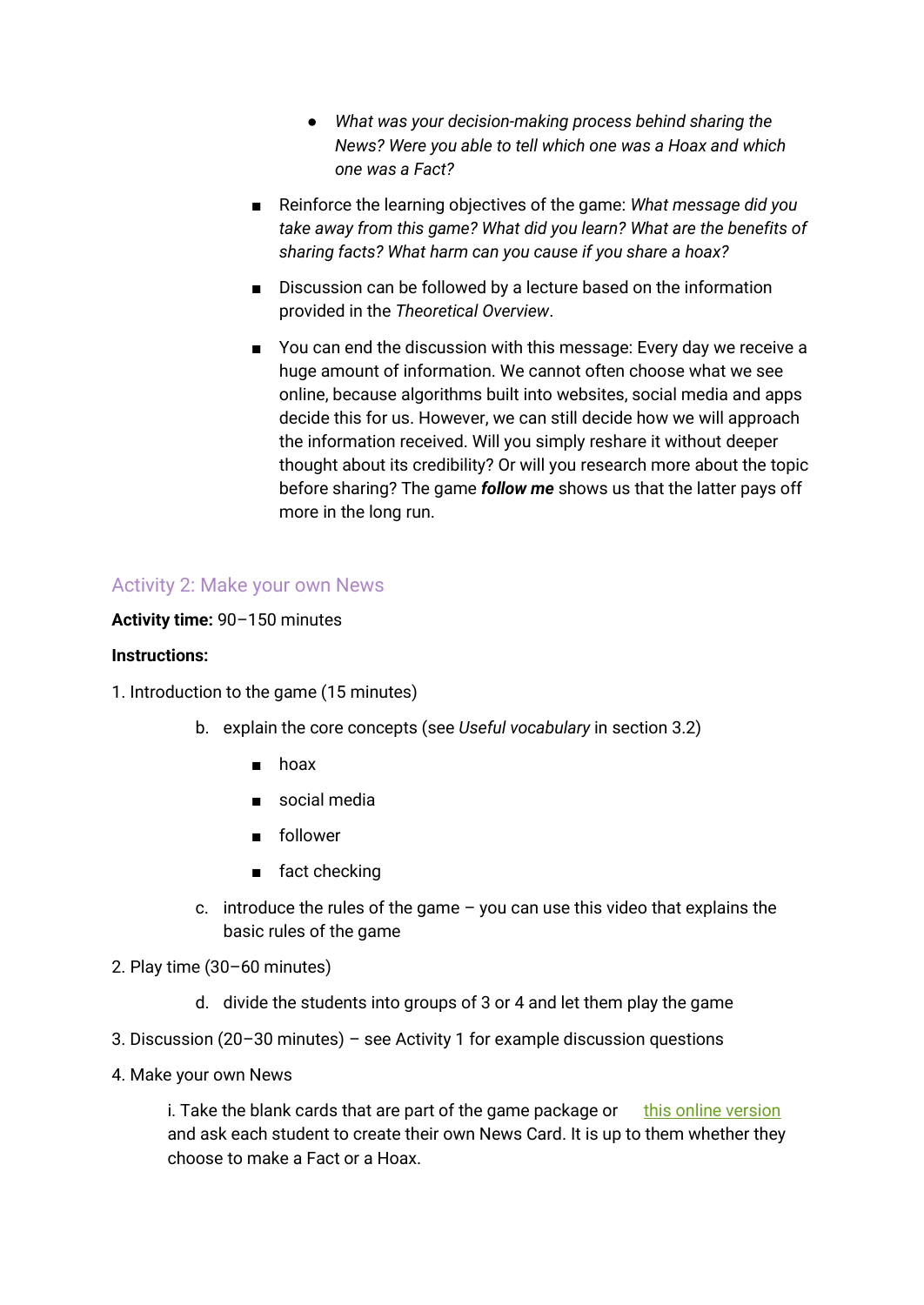ii. Give each student a space to share the news story on their card. After the content of the card is shared, let the rest of the students vote whether it is Fact or a Hoax.

iii. Discuss with the students what they created (you can also play another round using student-made cards). Bring their attention to the different parts of the card, such as Source, Website, Headline (see section 3.2). The News Cards structure refers to an actual website structure, so this exercise can be used to teach students what they should be looking for when they visit actual websites.

## <span id="page-17-0"></span>**4 Theoretical Overview**

Below, you will find all the necessary information you as an educator or a youth worker should know before starting to work with *follow me* and the topic of critical thinking and media literacy with your audiences.

## <span id="page-17-1"></span>Can I trust this information?

The things you should look for when you encounter information online.

- **1. Evaluate the source –ask yourself questions such as:** 
	- a. What is the site's purpose?
	- b. What is the site's reputation?
	- c. Who wrote the article? Is the author reliable?
	- d. Is it an opinion or does the author describe facts?
	- e. Is the information current?
	- f. Do visuals (pictures, videos) correspond to the text?
	- g. Are claims backed up with reliable sources?
	- h. Is the source primary or secondary?

#### **What is the difference between primary and secondary sources?**

*Primary sources* provide firsthand, raw information. These can be interview transcripts, statistical data, etc.

*Secondary sources* provide second-hand information, a commentary; they interpret or describe primary sources. These can be articles, reviews, etc.

Both sources can be fine to work with; however, if you want to be really sure that the information is correct, it is better to look at the primary source.

#### *It is best to always look at multiple sources!*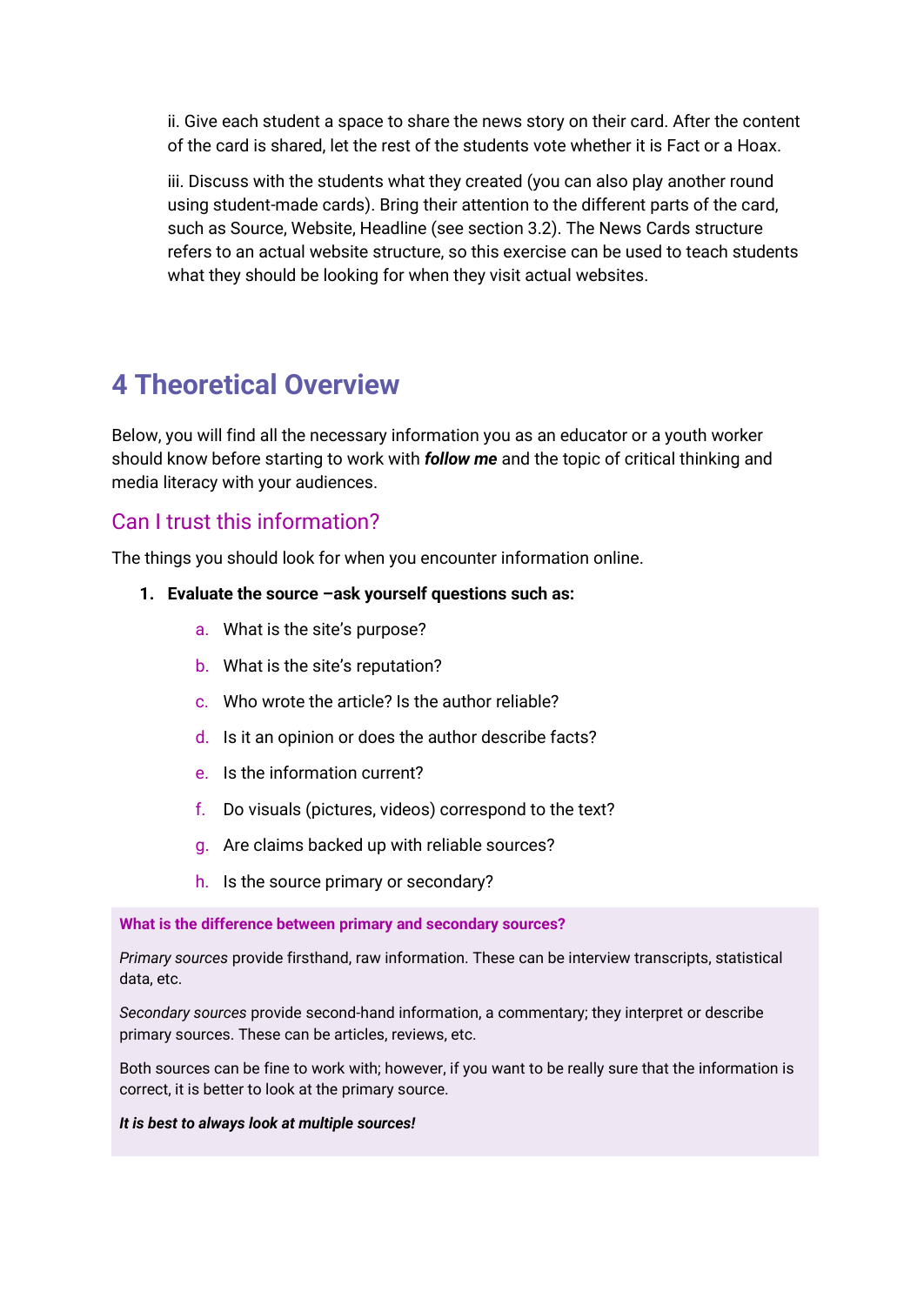#### Posts on social networks as a source?

Posts on social networks are a separate category. It is necessary to differentiate if the post is just a commentary (an opinion of the author) or if the post is based on/leads to a reliable source. In that case, it is best to click on the original source that the author refers to and double-check if their interpretation of the source is accurate.

#### **Useful vocabulary**

- *Social media* forms of electronic communication through which users create online communities to share information, personal messages, etc.<sup>13</sup>
- *Follower*  a person who follows or subscribes to somebody's posts on social media.
- $\downarrow$  Hoax a plan to deceive someone<sup>14</sup>
- *Disinformation*  deliberately misleading or biased information; manipulated narrative or facts; propaganda $15$
- *Fake news* purposefully crafted, sensational, emotionally charged, misleading or totally fabricated information that mimics the form of mainstream news<sup>16</sup>
- *Misinformation*<sup>17</sup> false information that is spread, regardless of whether there is intent to mislead

#### **2. Never base your opinion just on the title of the article.**

Titles of articles can be misleading, often intentionally. People often do not have enough time to read the whole article. Websites or people producing dubious content know this and often use this strategy to manipulate the reader.

#### **Useful vocabulary**

- *Clickbait -* A sensationalized headline that encourages you to click on a link to an article, image, or video. Its purpose is to draw as many clicks as possible, because once you click, the website hosting the link earns revenue from advertisement.
- *Fact-check -* To verify the factual accuracy of information

#### **3. Consider your emotions.**

If an article or a post causes you to feel too many emotions – it makes you very angry or terrified- –, probably it was meant to do it. Some websites or content producers intentionally play on basic human feelings such as fear or anger in order to manipulate the reader. You should be careful with this content and always look for facts and not catastrophic hypotheses or conspiracy theories.

<sup>13</sup> https://www.merriam-webster.com/dictionary/social%20media

<sup>14</sup> <https://dictionary.cambridge.org/dictionary/english/hoax>

<sup>15</sup> <https://www.dictionary.com/browse/disinformation>

<sup>&</sup>lt;sup>16</sup> [Fake News: understanding media and misinformation in the digital age](https://alliance-primo.hosted.exlibrisgroup.com/primo-explore/fulldisplay?docid=CP71320523600001451&vid=UW&search_scope=all&tab=default_tab&lang=en_US&context=L)

<sup>17</sup> <https://www.dictionary.com/browse/misinformation>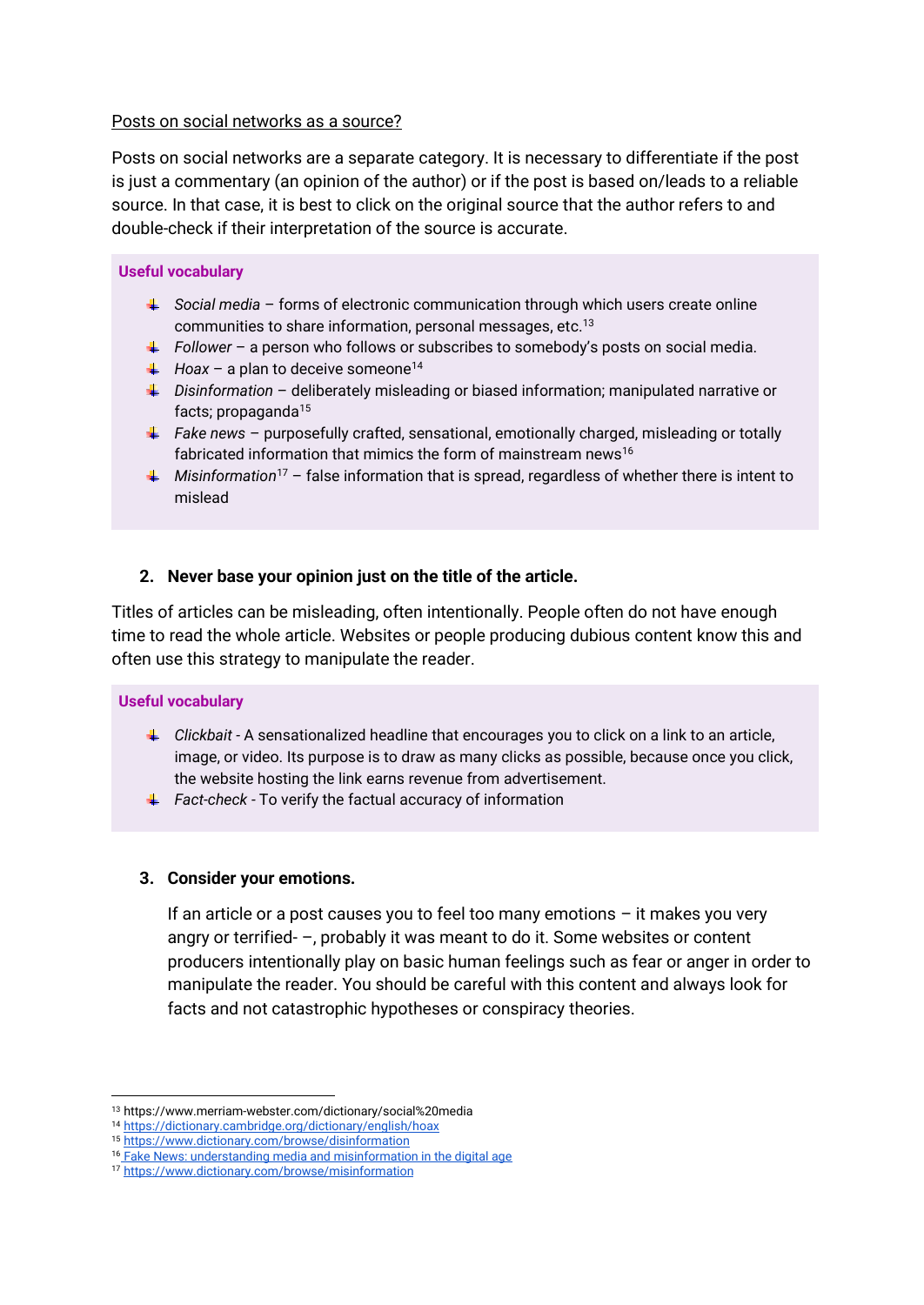#### **Useful vocabulary**

- *Conspiracy theory -* An attempt to explain the ultimate causes of significant social and political events and circumstances with claims of secret plots by two or more powerful actors.<sup>18</sup> (Most) conspiracy theories comprise of  $3$  principles<sup>19</sup>:
	- nothing is a coincidence
	- nothing is as it seems
	- everything is interconnected

#### **4. Image manipulation – do not instantly trust what you see**

Visual content can be also manipulated and modern technology has made it really easy to do, which contributed to the image manipulation being really common. Always keep a critical eye on even with the visual content; checking up the details of a picture briefly can save you a lot of trouble. There are also online tools, such as [https://images.google.com,](https://images.google.com/) which can help you find out more information about the picture or a photo. However, these tools are also not always reliable and the safest option is to double-check the picture using the source you really trust.

#### **Useful vocabulary**

*L* Deepfake - A synthetic (artificially produced or modified) media that uses machine learning and artificial intelligence to manipulate or generate visual and audio content.

#### **5. Consult your local fact-checking website**

Evaluating every piece of information we encounter every day is nearly impossible. Fortunately, there are fact-checking websites that can help you with this task. Here is a list of some such websites, but there are certainly more of them and you should definitely look for local fact-checkers in your country.

- [www.snopes.com](http://www.snopes.com/)
- [https://factcheck.afp.com](https://factcheck.afp.com/)
- **↓** [www.politifact.com](http://www.politifact.com/)

#### **6. Be aware of your biases**

We are all biased. This is the first thing we need to consider when we enter the online world. Below we explain why.

**Cognitive bias** is a subconscious error in thinking. Human brain makes these errors or mental shortcuts in order to simplify the complex world in which we live in. The problem with these biases is that it leads us to misinterpret information and affects the rationality and

<sup>18</sup> Aaronovitch, 2010; Byford, 2011; Coady, 2006; Dentith & Orr, 2017; Keeley, 1999

<sup>19</sup> http://www.atlaskonspiraci.cz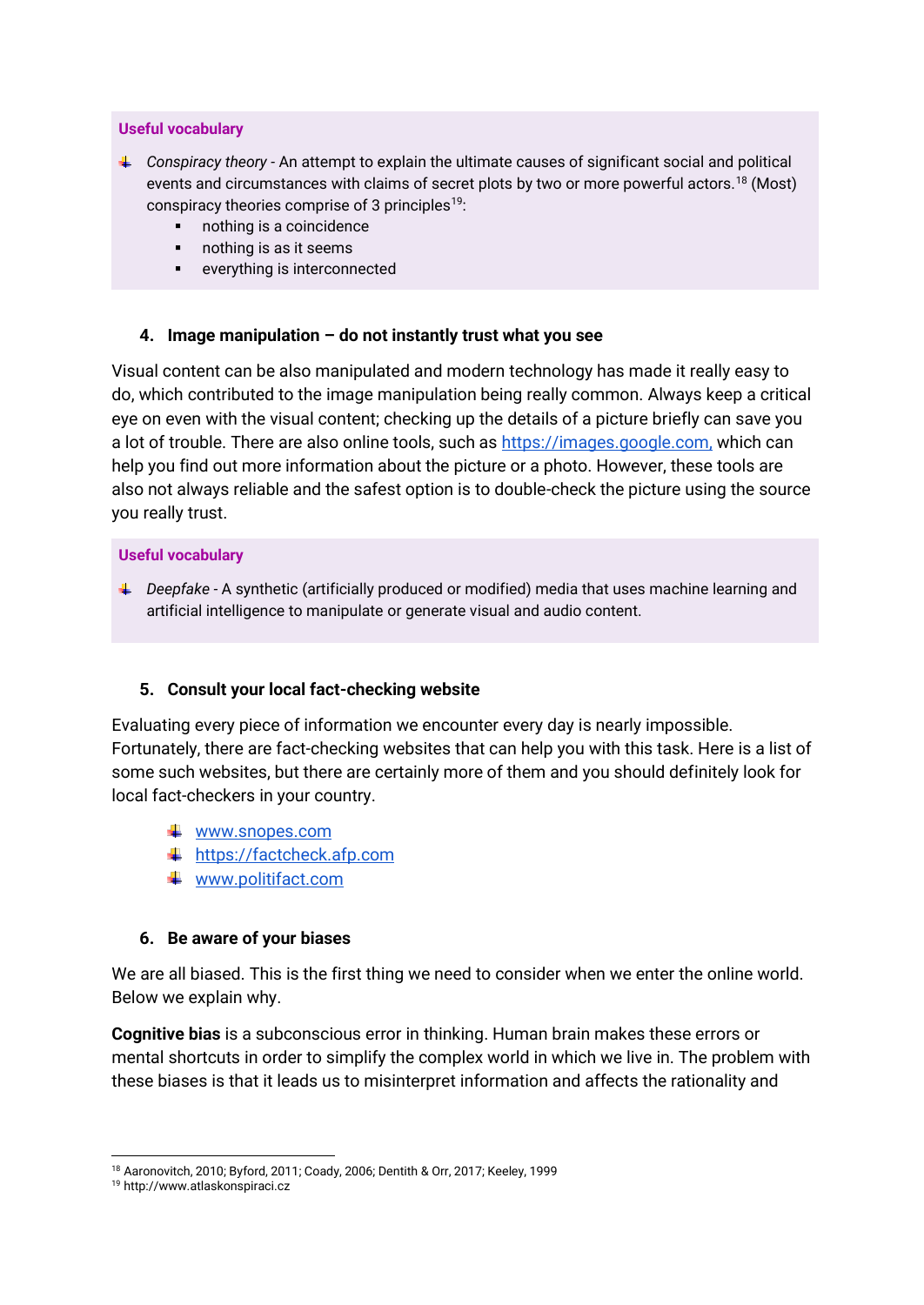accuracy of our judgments<sup>20</sup>.

Our biases fuel a lot that is going on online. Especially the so-called **confirmation bias**, our tendency to interpret any new information as a confirmation of our opinions and preexisting beliefs<sup>21</sup>, is very common on the internet and social media. Online world and especially social media help to reinforce this bias. Below we explain how.

In order to be able to consider several sides to the story and see a bigger picture, it is important to see other perspectives and get information from various sources. However, this does not happen when you are trapped in the so-called echo-chamber $^{22}$ .

**Echo-chamber** is an environment in which a person only encounters information or opinions that reflect and reinforce their own. Such an environment does prevents the person to be confronted by different opinions and distorts their perspective, which makes it difficult for this person to consider opposing views and discuss complicated topics $^{23}$ .

When you enter a website or a social media site, your online activity is basically constantly being tracked by algorithms. **Algorithms** keep track of what you like, what you click on, how much time you spend looking at something, etc. Based on this data, algorithms serve you the content they think you will be interested in. This process leads to the formation of the socalled **filter bubble**, which is a type of the echo chamber that exists in the online world<sup>24</sup>.

Two sides to filter bubbles:

- $\ddot{\phantom{1}}$  Its positive side is that algorithms provide personalized content specifically to you. You see mostly what interests you, thus they are saving your time wasted looking at things you do not necessarily enjoy.
- $\ddot{\phantom{1}}$  Its negative side is that it isolates you from the information you have not expressed interest in or opinions and perspectives that oppose your views, e.g., by hiding posts on social media from friends or pages with which you – according to algorithms – might not agree.

#### How can one escape from being trapped in bubbles?

So, on the one hand, it is our own psyche, our brain seeking information that supports what we already believe in, which is later being even more reinforced by the algorithms serving us what they think we want to see. Is there any way out?

Truly, nowadays it is really hard not to become trapped within a filter bubble, since algorithms are such an integral part of the internet and you cannot really escape them. Even though there is a limit to what you as an individual can do, it does not hurt to at least try.

First step is to recognize this problem and educate ourselves about our own biases and about how modern media work.

<sup>20</sup> https://www.simplypsychology.org/cognitive-bias.html

<sup>21</sup> https://www.simplypsychology.org/cognitive-bias.html

<sup>22</sup> https://edu.gcfglobal.org/en/digital-media-literacy/what-is-an-echo-chamber/1/

<sup>23</sup> https://edu.gcfglobal.org/en/digital-media-literacy/what-is-an-echo-chamber/1/

<sup>24</sup> https://edu.gcfglobal.org/en/digital-media-literacy/what-is-an-echo-chamber/1/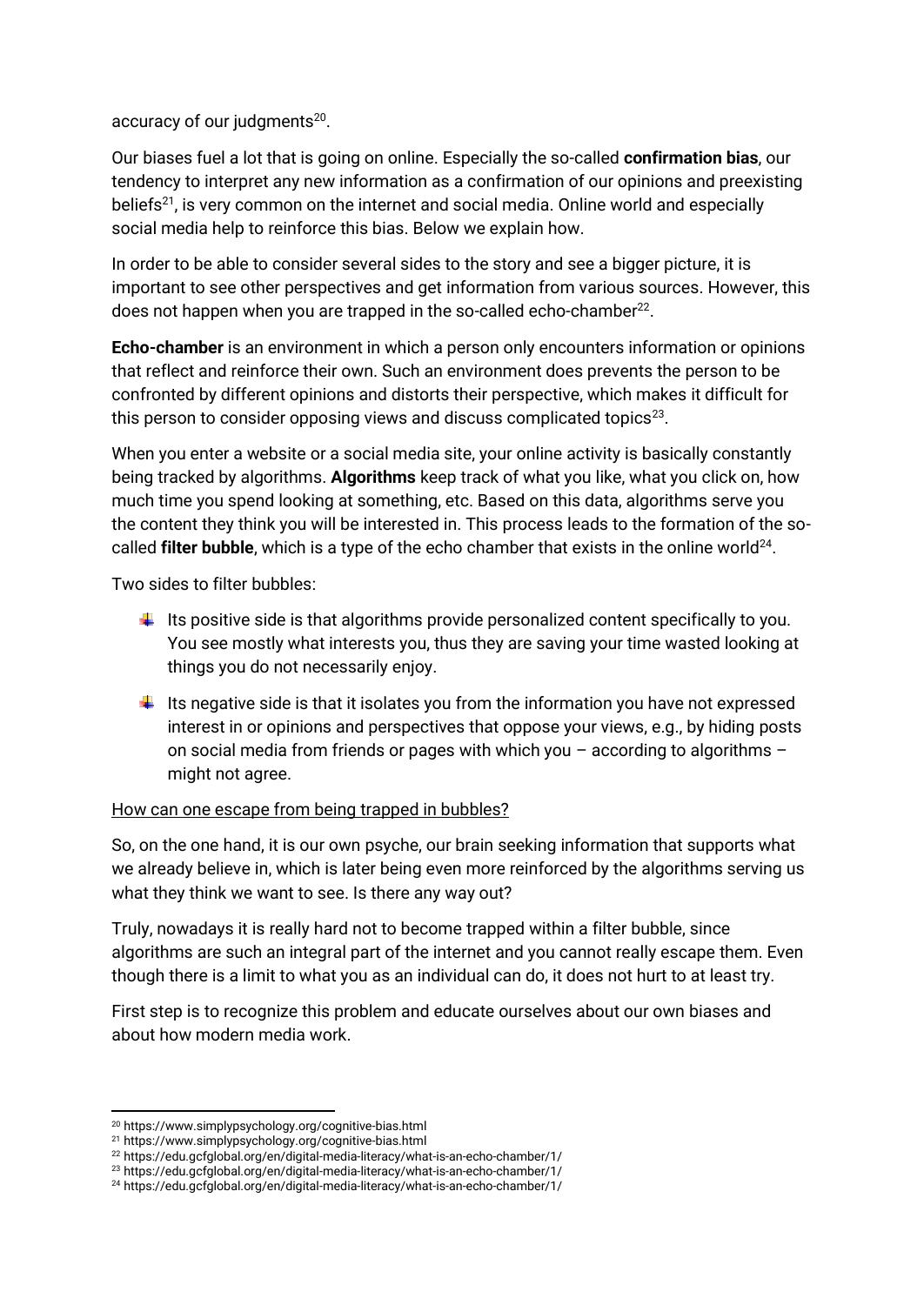#### **Overcoming bias**

Even though biases are inherent to the way we think, we can work towards overcoming them by<sup>25</sup>:

- $\leftarrow$  recognizing that we are biased
- $\leftarrow$  strengthening our memory
- $\frac{1}{2}$  slowing down our decision-making
- $\ddot{\bullet}$  improving our reasoning skills
- $\ddot{\bullet}$  'thinking about thinking'
	- acknowledging the limitations of memory
	- **EXECTE:** seeking perspective while making decisions
	- being able to self-critique
	- choosing strategies to prevent cognitive error

Secondly, we can make conscious decisions, such as reading articles from newspapers we would not normally read, critically examining the content we encounter online and considering there can be another side to the story.

Even though it might seem like a lot of work, the alternative – each of us believing we are getting the full story and seeing the same things other people are seeing, even though we absolutely are not – is much worse. This scenario leads to polarization of society to such an extent that people are unable to have a reasonable conversation.

<sup>25</sup> https://www.simplypsychology.org/cognitive-bias.html